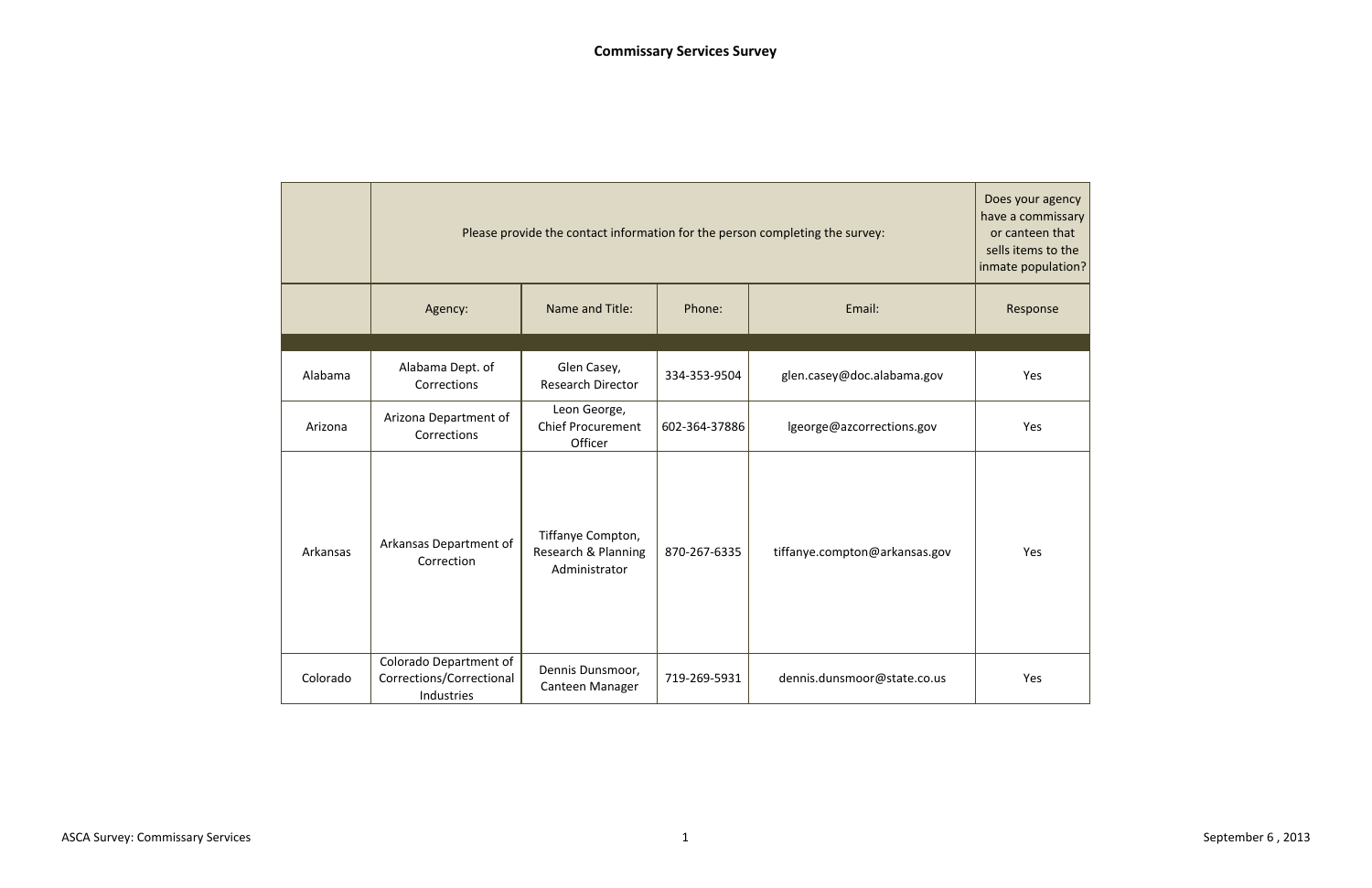

# **Commissary Services Survey**

|             |                                      |                                                                                 |                         | Please provide the contact information for the person completing the survey: | Does your age<br>have a commi:<br>or canteen tl<br>sells items to<br>inmate popula |
|-------------|--------------------------------------|---------------------------------------------------------------------------------|-------------------------|------------------------------------------------------------------------------|------------------------------------------------------------------------------------|
|             | Agency:                              | Name and Title:                                                                 | Phone:                  | Email:                                                                       | Response                                                                           |
| Connecticut | CT DOC                               | Joel R. Ide,<br><b>Fiscal Administrative</b><br>Mananger I                      | 860-692-7757            | joelr.ide@ct.gov                                                             | Yes                                                                                |
| <b>FBOP</b> | <b>Federal Bureau of Prisons</b>     | Howard Harrell,<br>Chief, Trust Fund<br><b>Branch</b>                           | 202-307-3144            | wxharrell@bop.gov                                                            | Yes                                                                                |
| Georgia     | Georgia Department of<br>Corrections | Scott Poitevint,<br>Asst. Division Director -<br><b>Administration Division</b> | 478-992-6326            | poites00@dcor.state.ga.us                                                    | Yes                                                                                |
| Hawaii      | Hawaii Correctional<br>Industries    | Gayle Kawamura,<br><b>Business Manager</b>                                      |                         | gayle.m.kawamura@hawaii.gov                                                  | Yes                                                                                |
| Indiana     | <b>IDOC/PEN Products</b>             | Mike Jones,<br>Material Manager                                                 | 317-838-7090<br>Ext 108 | mjones2@idoc.in.gov                                                          | Yes                                                                                |
| lowa        | Iowa Dept of Corrections             | Dan Clark,<br>Director of Iowa Prison<br>Industries                             | 515-725-5705            | dan.clark@iowa.gov                                                           | Yes                                                                                |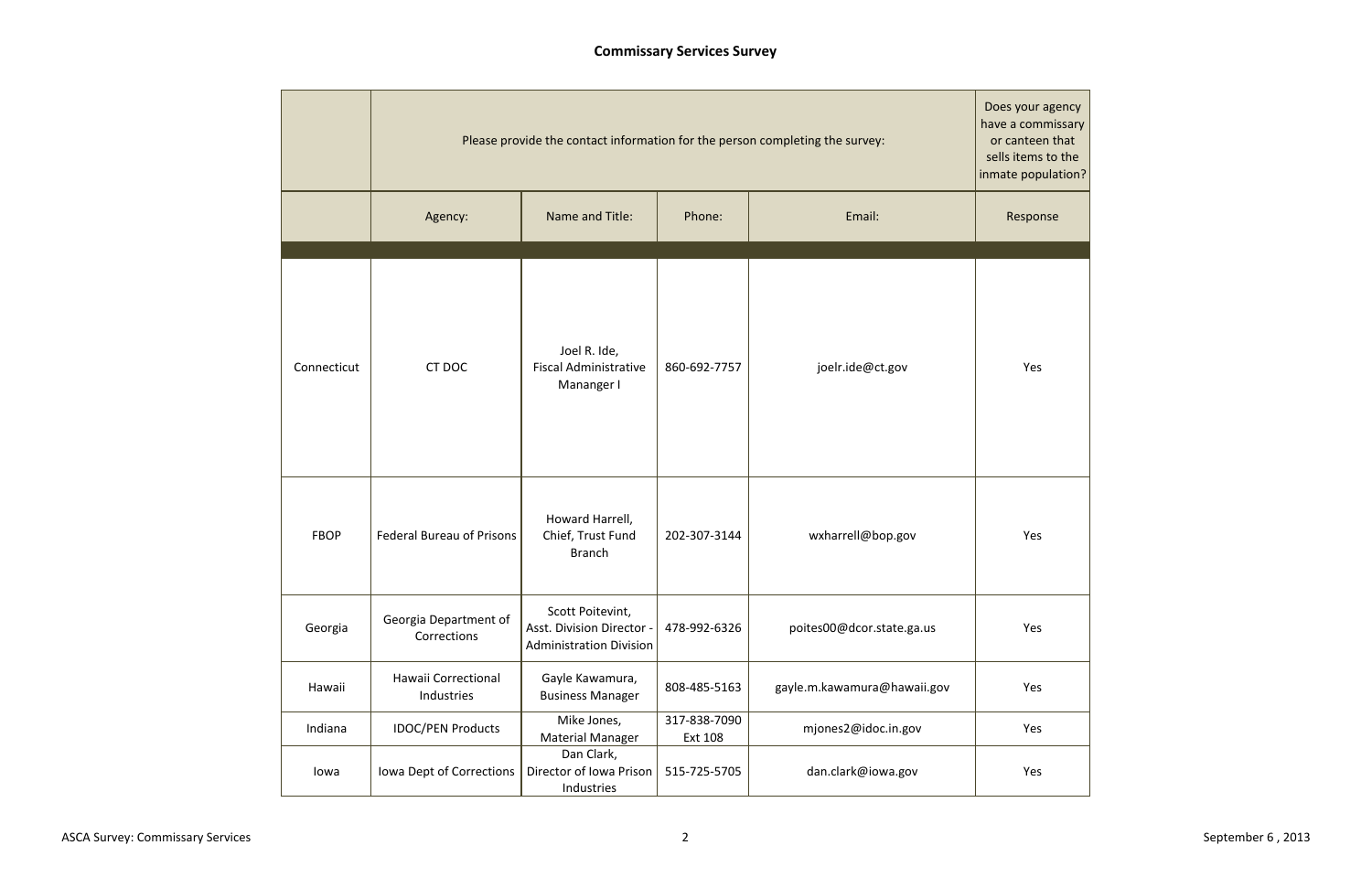

|           |                                                                                              | have a commi:<br>Please provide the contact information for the person completing the survey:<br>inmate popula |                            |                                   |     |  |  |  |  |  |  |  |
|-----------|----------------------------------------------------------------------------------------------|----------------------------------------------------------------------------------------------------------------|----------------------------|-----------------------------------|-----|--|--|--|--|--|--|--|
|           | Agency:                                                                                      | Name and Title:                                                                                                | Phone:                     | Response                          |     |  |  |  |  |  |  |  |
| Kansas    | <b>Kansas Correctional</b><br>Industries, Kansas<br>Department of<br>Corrections             | Brad Jurgensen,<br>Director                                                                                    | 913-727-3235<br>ext. 57550 | brad.jurgensen@doc.ks.gov         | Yes |  |  |  |  |  |  |  |
| Kentucky  | Kentucky Department of<br>Corrections                                                        | Stephen W. Castle,<br>Director of<br>502-782-2278<br><b>Administrative Services</b>                            |                            | StephenW.Castle@aol.com           | Yes |  |  |  |  |  |  |  |
| Louisiana | Louisiana                                                                                    | Joe Buttross,<br><b>Administrative Director</b>                                                                | 225-342-5095               | jbuttross@corrections.state.la.us | Yes |  |  |  |  |  |  |  |
| Maine     | Maine Department of<br>Mark McCarthy, Mngr.<br><b>Correctional Operations</b><br>Corrections |                                                                                                                | 207-287-4389               | mark.s.mccarthy@maine.gov         | Yes |  |  |  |  |  |  |  |
| Maryland  | Maryland Department of<br>Public Safety and<br><b>Correctional Services</b>                  | Walt Williamson,<br><b>Contract Manager</b>                                                                    | 410-339-5089               | wrwilliamson@dpscs.state.md.us    | Yes |  |  |  |  |  |  |  |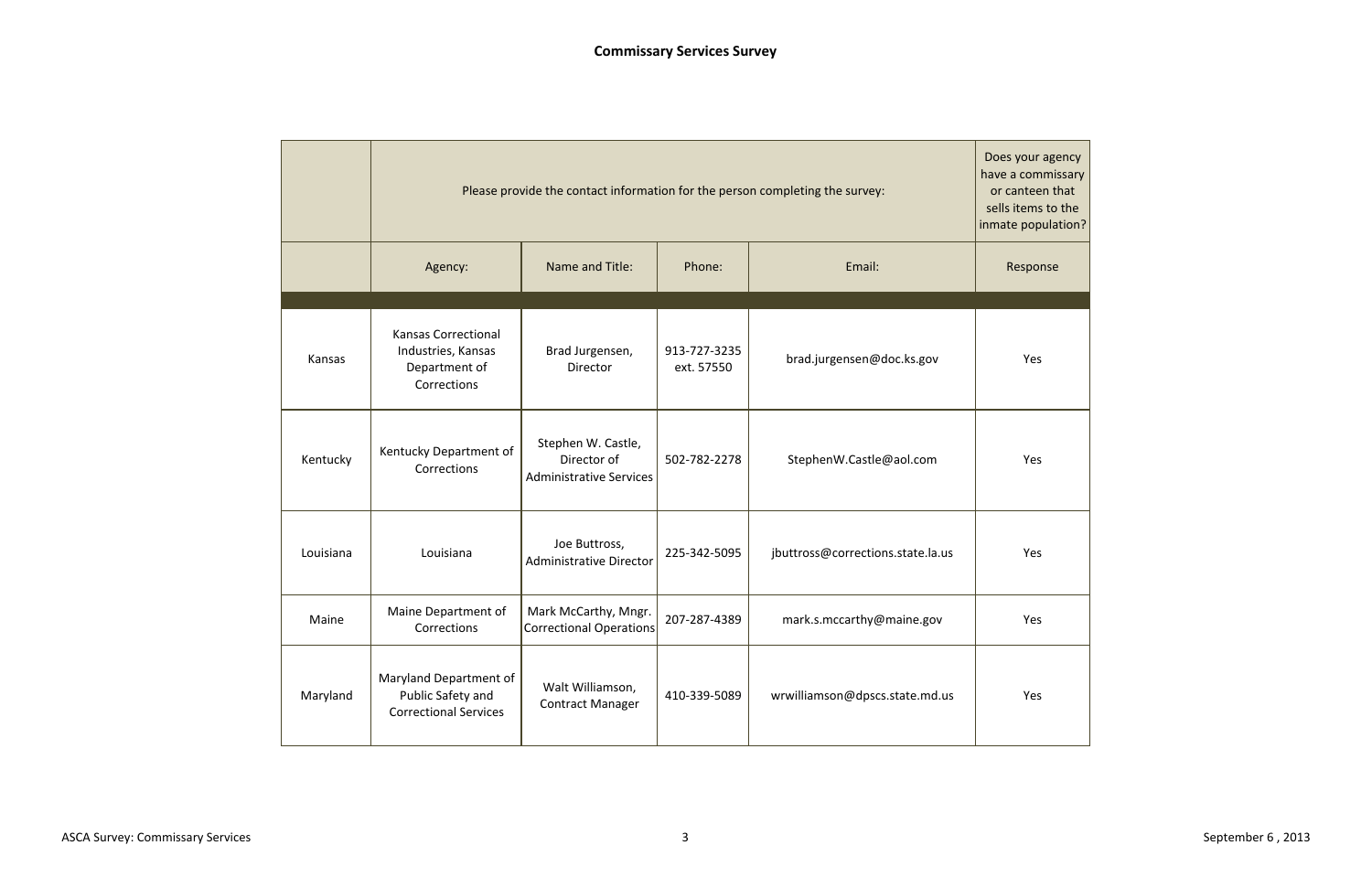

|               |                                                                                    |                                                    |                          | Please provide the contact information for the person completing the survey: | Does your age<br>have a commi:<br>or canteen t<br>sells items to<br>inmate popula |
|---------------|------------------------------------------------------------------------------------|----------------------------------------------------|--------------------------|------------------------------------------------------------------------------|-----------------------------------------------------------------------------------|
|               | Agency:                                                                            | Name and Title:                                    | Phone:                   | Email:                                                                       | Response                                                                          |
| Massachusetts | Massachusetts<br>Department of Correction                                          | Walter Stowe,<br>Director of Support<br>Services   |                          | WJStowe@doc.state.ma.us                                                      | Yes                                                                               |
| Minnesota     | Minnesota Department of<br>Corrections                                             | Paula Baumeister,<br><b>OAS Principal</b>          | 651-361-7228             | paula.baumeister@state.mn.us                                                 | Yes                                                                               |
| Mississippi   | Mississippi Dept of<br>Corrections                                                 | Dell Lemley,<br><b>Budget Director</b>             | 601-359-5625             | dlemley@mdoc.state.ms.us                                                     | Yes                                                                               |
| Missouri      | MO Department of<br>Corrections                                                    | Dave Dormire,<br>Director of Adult<br>Institutions | 573-526-6524             | dave.dormire@doc.mo.gov                                                      | Yes                                                                               |
| Montana       | Jeff Bromley,<br>Montana State Prison<br>Canteen Manager                           |                                                    | 406-846-1320<br>Ext 2541 | jbromley@mt.gov                                                              | Yes                                                                               |
| New York      | New York State<br>Department of<br>Corrections and<br><b>Community Supervision</b> | Nannette Ferri,<br>Director                        | 518-436-7886             | Nannette.Ferri@doccs.ny.gov                                                  | Yes                                                                               |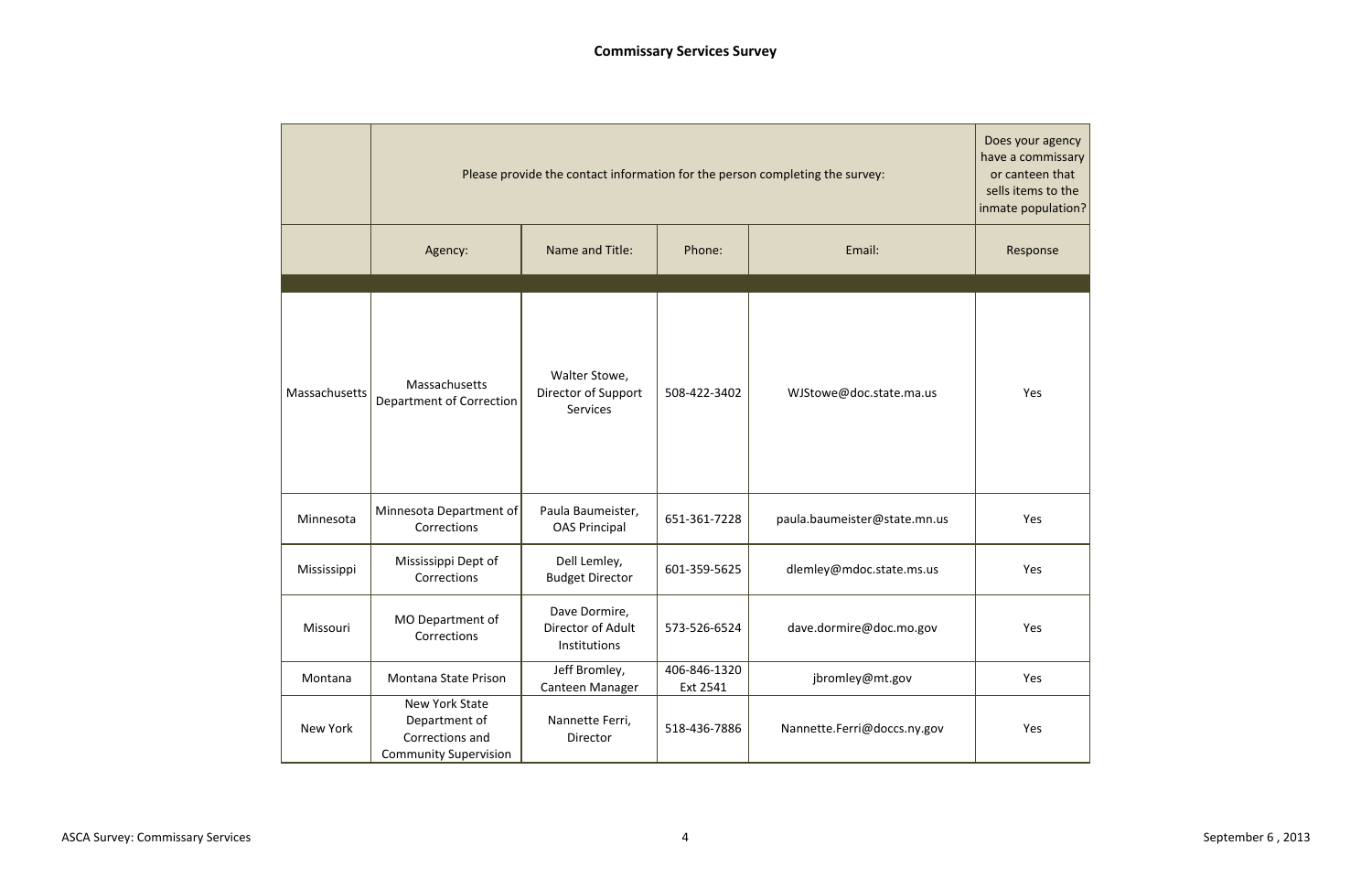

|                |                                                      |                                                       |              | Please provide the contact information for the person completing the survey: | Does your age<br>have a commi:<br>or canteen t<br>sells items to |
|----------------|------------------------------------------------------|-------------------------------------------------------|--------------|------------------------------------------------------------------------------|------------------------------------------------------------------|
|                | Agency:                                              | Name and Title:                                       | Phone:       | Email:                                                                       | inmate popula<br>Response                                        |
| North Carolina | NC Department of Public<br>Safety/ Adult Correction  | Scott Pierce Computing<br>Consultant                  | 919-838-3802 | scott.pierce@ncdps.gov                                                       | Yes                                                              |
| Ohio           | Ohio Department of<br>Rehabilitation &<br>Correction | Michelle Maheron,<br>Data Administration<br>Mgr       | 614-752-1306 | michelle.matheron@odrc.state.oh.us                                           | Yes                                                              |
| Oregon         | Oregon Department of<br>Corrections                  | Greg Atkin,<br><b>Statewide Commissary</b><br>Manager | 503-378-5943 | greg.k.Atkin@doc.state.or.us                                                 | Yes                                                              |
| Philadelphia   | City of Philadelphia Prison<br>System                | Daniel Donovan,<br>Contracts Administrator            | 215-685-7902 | daniel.donovan@phila.gov                                                     | Yes                                                              |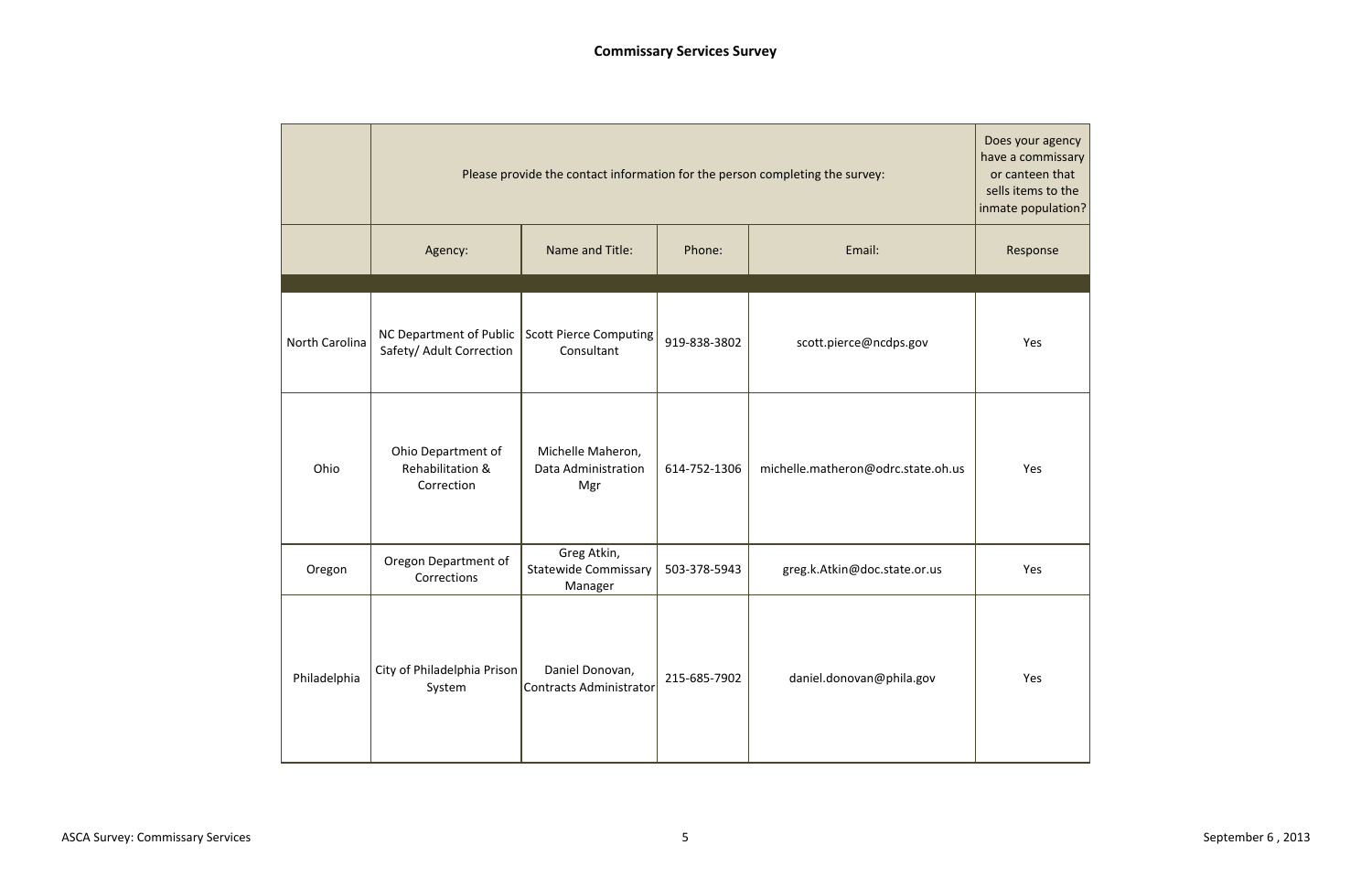

|                |                                                         | Please provide the contact information for the person completing the survey: |              |                                |          |  |  |  |  |  |  |
|----------------|---------------------------------------------------------|------------------------------------------------------------------------------|--------------|--------------------------------|----------|--|--|--|--|--|--|
|                | Agency:                                                 | Name and Title:                                                              | Phone:       | Email:                         | Response |  |  |  |  |  |  |
| Rhode Island   | RI Department of<br>Corrections                         | Joanne M. Hill,<br>Associate Director/CFO                                    | 401-462-2617 | Joanne.Hill@doc.ri.gov         | Yes      |  |  |  |  |  |  |
| South Carolina | South Carolina<br>Department of<br>Corrections          | Charles Bradberry,<br>Director of Research<br>and Statistics                 | 803-896-3918 | bradberry.charles@doc.sc.gov   | Yes      |  |  |  |  |  |  |
| Tennessee      | Tennessee Department of<br>Correction                   | Ashraf Gabous,<br><b>Fiscal Director 2</b>                                   | 615-253-8097 | Ashraf.Gabous@tn.gov           | Yes      |  |  |  |  |  |  |
| Texas          | Texas Department of<br><b>Criminal Justice</b>          | Eric Johnston,<br>Director Commissary &<br><b>Trust Fund</b>                 | 936-437-4772 | eric.johnston@tdcj.state.tx.us | Yes      |  |  |  |  |  |  |
| Utah           | Utah State Dept. of<br>Corrections                      | Steven Turley,<br><b>Division Director</b>                                   | 801-545-5710 | sturley@utah.gov               | No       |  |  |  |  |  |  |
| Vermont        | <b>State of Vermont</b><br>Department of<br>Corrections | Matt Spille,<br><b>Financial Administrator</b>                               | 802-951-5070 | mspille@state.vt.us            | Yes      |  |  |  |  |  |  |
| Virginia       | Virginia Department of<br>Corrections                   | Louis B. Cei,<br><b>Operations Support</b><br>Manager                        | 804-887-8276 | louis.cei@vadoc.virginia.gov   | Yes      |  |  |  |  |  |  |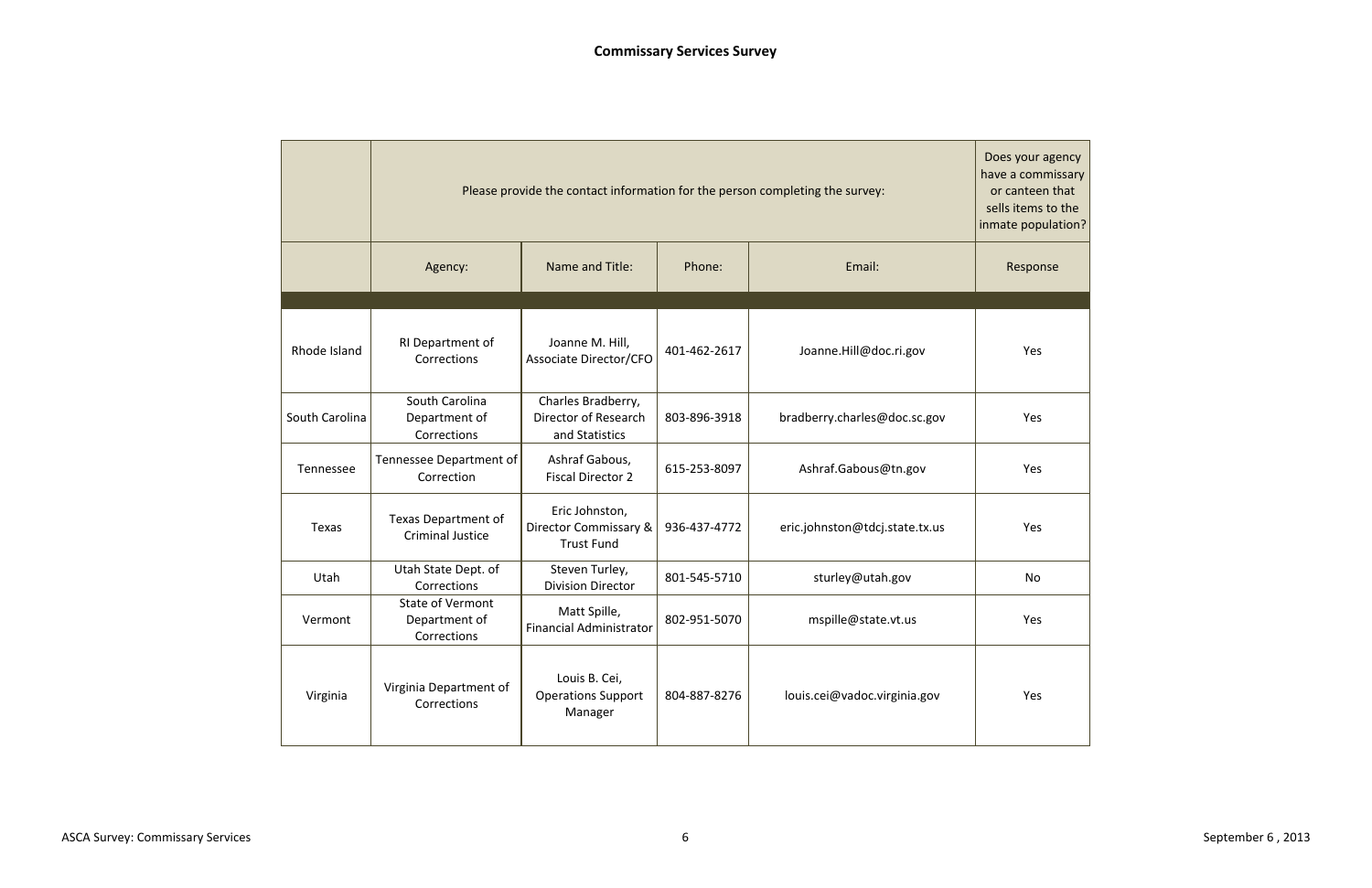

|               |                                        | Does your age<br>have a commi:<br>Please provide the contact information for the person completing the survey:<br>or canteen t<br>sells items to<br>inmate popula |              |                      |                 |  |  |  |  |  |  |
|---------------|----------------------------------------|-------------------------------------------------------------------------------------------------------------------------------------------------------------------|--------------|----------------------|-----------------|--|--|--|--|--|--|
|               | Agency:                                | Response                                                                                                                                                          |              |                      |                 |  |  |  |  |  |  |
|               |                                        |                                                                                                                                                                   |              |                      |                 |  |  |  |  |  |  |
| West Virginia | WV Division of Corrections             | Betty Slack,<br>Procurement                                                                                                                                       | 304-558-2036 | betty.k.slack@wv.gov | Yes             |  |  |  |  |  |  |
| Wisconsin     | Wisconsin Department of<br>Corrections | Doug Percy,<br>Division of Adult<br><b>Institutions Financial</b><br>Manager                                                                                      | 608-240-5221 | douglas.percy@wi.gov | Yes             |  |  |  |  |  |  |
| Wyoming       | Wyoming Department of<br>Corrections   | Scott Abbott,<br>Deputy Administrator                                                                                                                             | 307-777-3532 | scott.abbott@wyo.gov | Yes             |  |  |  |  |  |  |
|               |                                        |                                                                                                                                                                   |              |                      | <b>Yes - 34</b> |  |  |  |  |  |  |
| 35 Responses  |                                        |                                                                                                                                                                   |              |                      | $No - 1$        |  |  |  |  |  |  |
|               |                                        |                                                                                                                                                                   |              |                      |                 |  |  |  |  |  |  |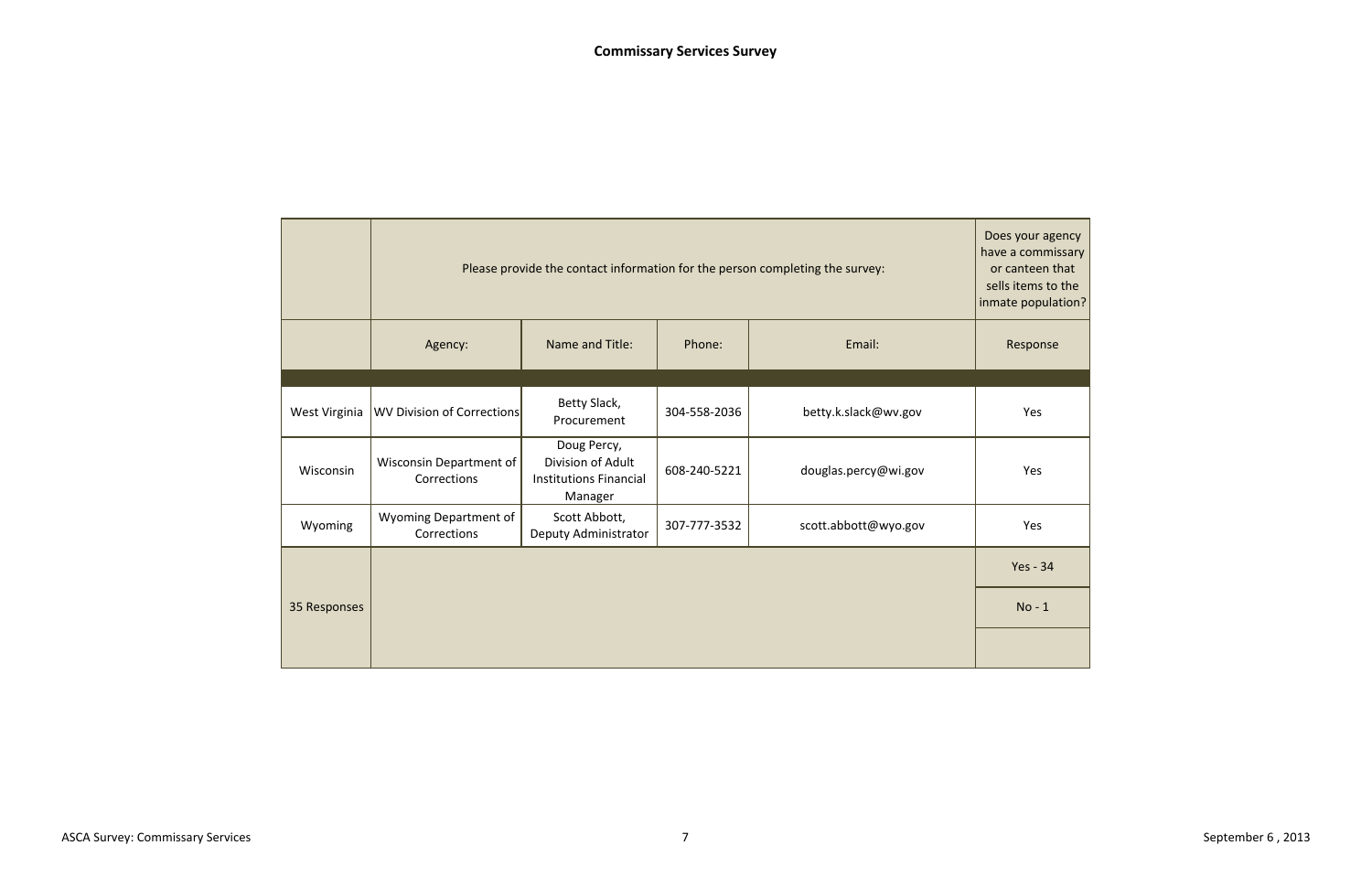|          |                  |                   | If your agency provides a commissary or canteen from which inmates can purchase items, what type of items are available for pur |                          |             |                                     | apply)   |          |       |              |
|----------|------------------|-------------------|---------------------------------------------------------------------------------------------------------------------------------|--------------------------|-------------|-------------------------------------|----------|----------|-------|--------------|
|          | Hygiene<br>Items | Cosmetic<br>Items | Food Items                                                                                                                      | <b>Beverage</b><br>Items | Electronics | <b>Books</b><br>and/or<br>Magazines | Clothing | Footwear | Other | $\circ$      |
| Alabama  | Hygiene<br>Items | Cosmetic<br>Items | Food Items                                                                                                                      | Beverage<br>Items        | Electronics |                                     | Clothing | Footwear |       |              |
| Arizona  | Hygiene<br>Items | Cosmetic<br>Items | Food Items                                                                                                                      | Beverage<br>Items        | Electronics |                                     | Clothing | Footwear | Other | writing pape |
| Arkansas | Hygiene<br>Items | Cosmetic<br>Items | Food Items                                                                                                                      | Beverage<br>Items        | Electronics |                                     | Clothing | Footwear |       |              |
| Colorado | Hygiene<br>Items | Cosmetic<br>Items | Food Items                                                                                                                      | Beverage<br>Items        | Electronics |                                     | Clothing | Footwear | Other |              |

**Contract Contract Contract** 

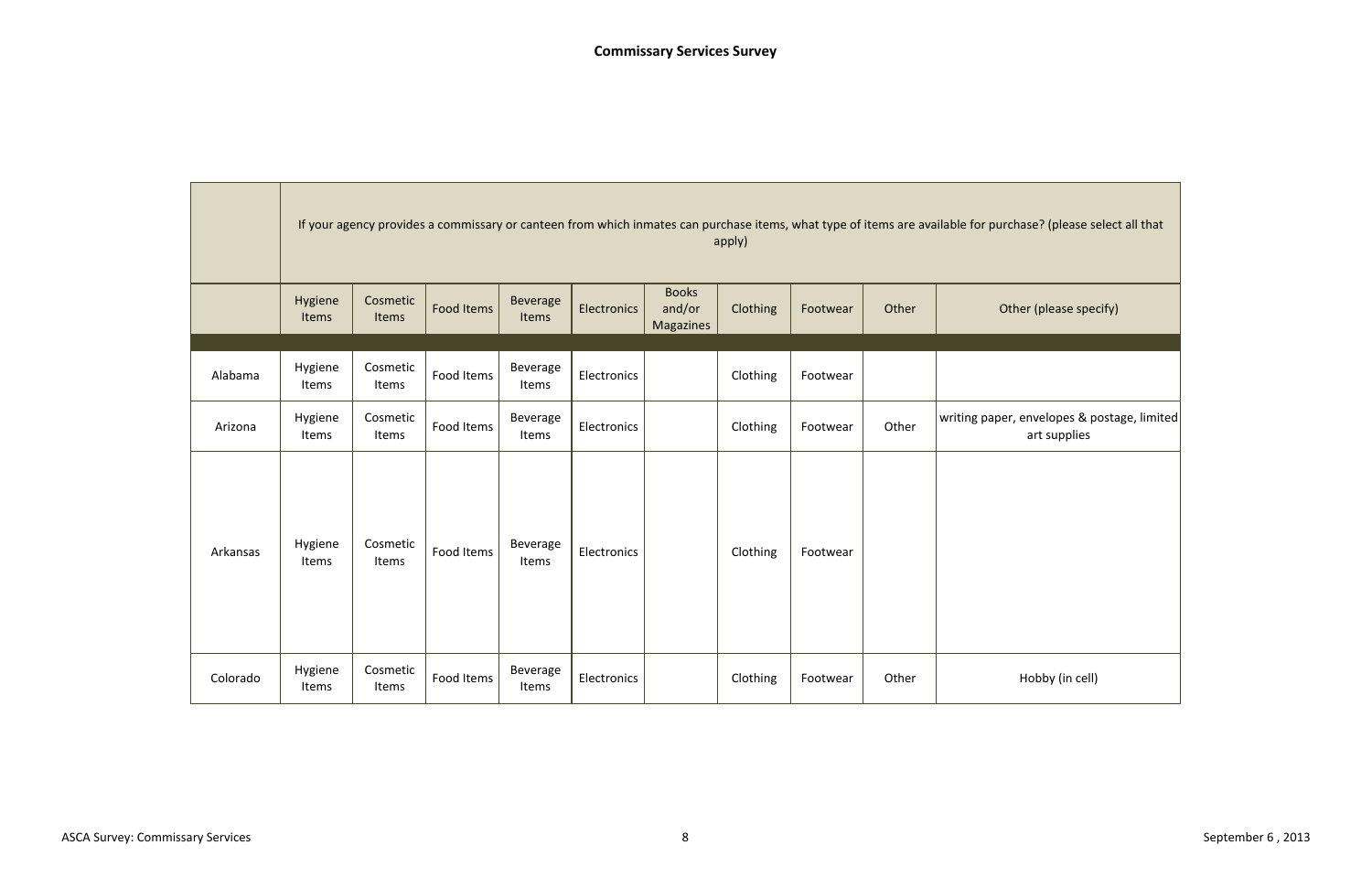usic, time allotments for receiving electronic messages, kets, and knitting equipment. d inmates may also purchase pose items such as supplies for nd leather projects, as well as paints.

items limited to select Female re products. Other - Writing mvelopes, greeting cards, paper, pens, pencils)

notepads, pens, pencils, playing eeting cards, postage stamps

Items in products to certain facilities llowed by IDOC policy

|             |                  |                   |                   |                          |             |                                            | apply)   |          |       | If your agency provides a commissary or canteen from which inmates can purchase items, what type of items are available for pur |
|-------------|------------------|-------------------|-------------------|--------------------------|-------------|--------------------------------------------|----------|----------|-------|---------------------------------------------------------------------------------------------------------------------------------|
|             | Hygiene<br>Items | Cosmetic<br>Items | <b>Food Items</b> | <b>Beverage</b><br>Items | Electronics | <b>Books</b><br>and/or<br><b>Magazines</b> | Clothing | Footwear | Other | 0                                                                                                                               |
| Connecticut | Hygiene<br>Items | Cosmetic<br>Items | Food Items        | Beverage<br>Items        | Electronics |                                            | Clothing | Footwear | Other | Approv<br>"Electronic<br>Nintendo Ga                                                                                            |
| <b>FBOP</b> | Hygiene<br>Items | Cosmetic<br>Items | Food Items        | Beverage<br>Items        | Electronics |                                            | Clothing | Footwear | Other | Mus<br>sending/re<br>photo tick<br>Approved<br>special purp<br>ceramic ar                                                       |
| Georgia     | Hygiene<br>Items | Cosmetic<br>Items | Food Items        | Beverage<br>Items        | Electronics |                                            | Clothing | Footwear | Other | Cosmetic i<br>Hair Car<br>materials (er                                                                                         |
| Hawaii      | Hygiene<br>Items | Cosmetic<br>Items | Food Items        | Beverage<br>Items        | Electronics |                                            | Clothing | Footwear |       | envelopes, r<br>cards, gre                                                                                                      |
| Indiana     | Hygiene<br>Items | Cosmetic<br>Items | Food Items        | Beverage<br>Items        | Electronics |                                            | Clothing | Footwear | Other | Tobacco<br>all                                                                                                                  |
| lowa        | Hygiene<br>Items | Cosmetic<br>Items | Food Items        | Beverage<br>Items        | Electronics | <b>Books</b><br>and/or<br>Magazines        | Clothing | Footwear |       |                                                                                                                                 |

rchase? (please select all that

# Other (please specify)

ved religious items. FYI cs" includes music on CD's and Gameboys and games. Greeting cards and postage.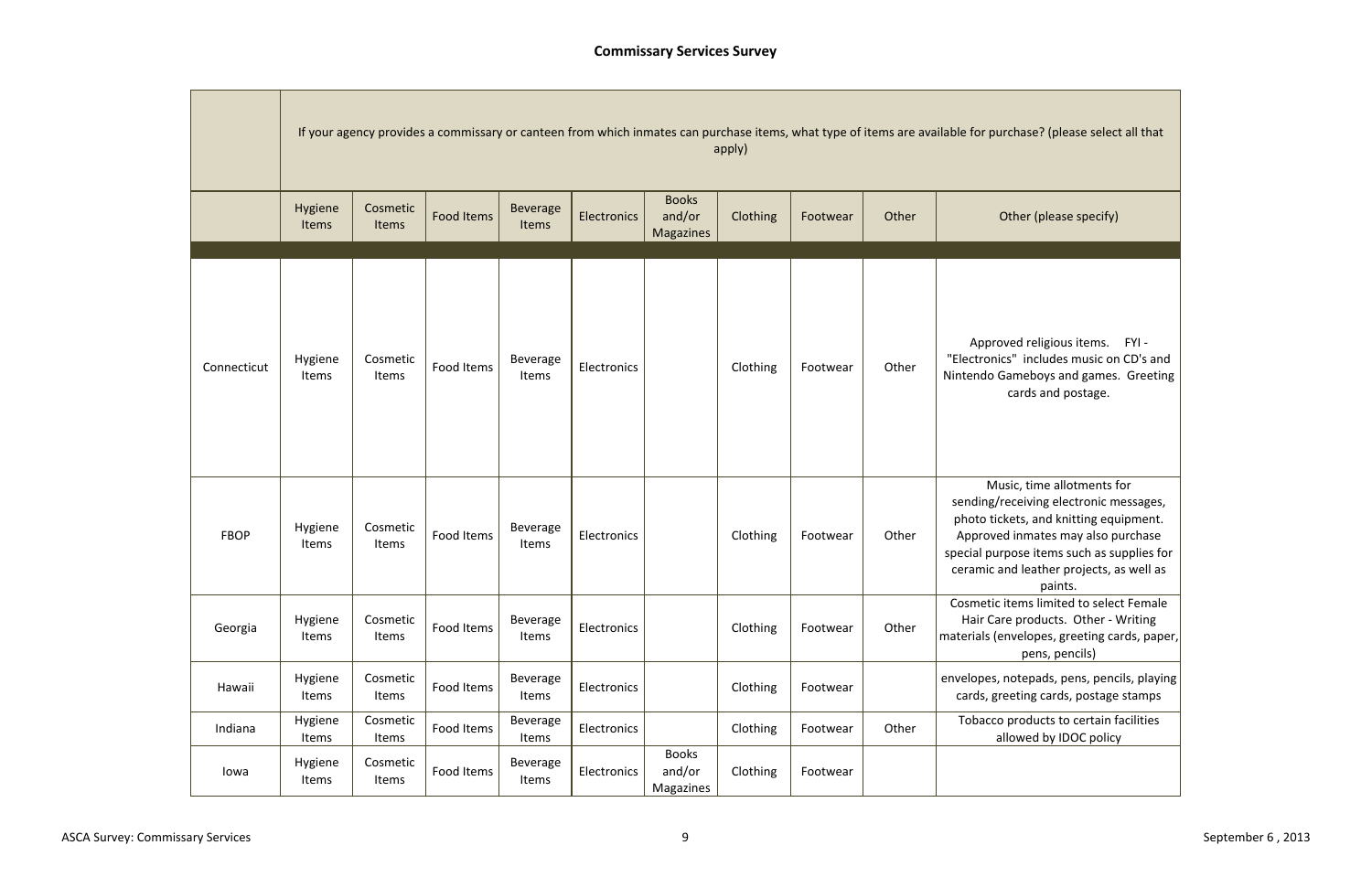|           |                  |                   | If your agency provides a commissary or canteen from which inmates can purchase items, what type of items are available for pur |                          |             |                                            | apply)   |          |       |                                      |
|-----------|------------------|-------------------|---------------------------------------------------------------------------------------------------------------------------------|--------------------------|-------------|--------------------------------------------|----------|----------|-------|--------------------------------------|
|           | Hygiene<br>Items | Cosmetic<br>Items | <b>Food Items</b>                                                                                                               | <b>Beverage</b><br>Items | Electronics | <b>Books</b><br>and/or<br><b>Magazines</b> | Clothing | Footwear | Other | $\mathsf{C}$                         |
| Kansas    | Hygiene<br>Items | Cosmetic<br>Items | Food Items                                                                                                                      | Beverage<br>Items        | Electronics | <b>Books</b><br>and/or<br>Magazines        | Clothing | Footwear | Other |                                      |
| Kentucky  | Hygiene<br>Items | Cosmetic<br>Items | Food Items                                                                                                                      | Beverage<br>Items        | Electronics | <b>Books</b><br>and/or<br>Magazines        | Clothing | Footwear | Other | postage sta                          |
| Louisiana | Hygiene<br>Items | Cosmetic<br>Items | Food Items                                                                                                                      | Beverage<br>Items        | Electronics |                                            | Clothing | Footwear | Other | writing sup<br>playing c<br>reading/ |
| Maine     | Hygiene<br>Items |                   | Food Items                                                                                                                      | Beverage<br>Items        | Electronics |                                            | Clothing | Footwear |       |                                      |
| Maryland  | Hygiene<br>Items | Cosmetic<br>Items | Food Items                                                                                                                      | Beverage<br>Items        | Electronics |                                            | Clothing | Footwear | Other | Legal items<br>impleme               |

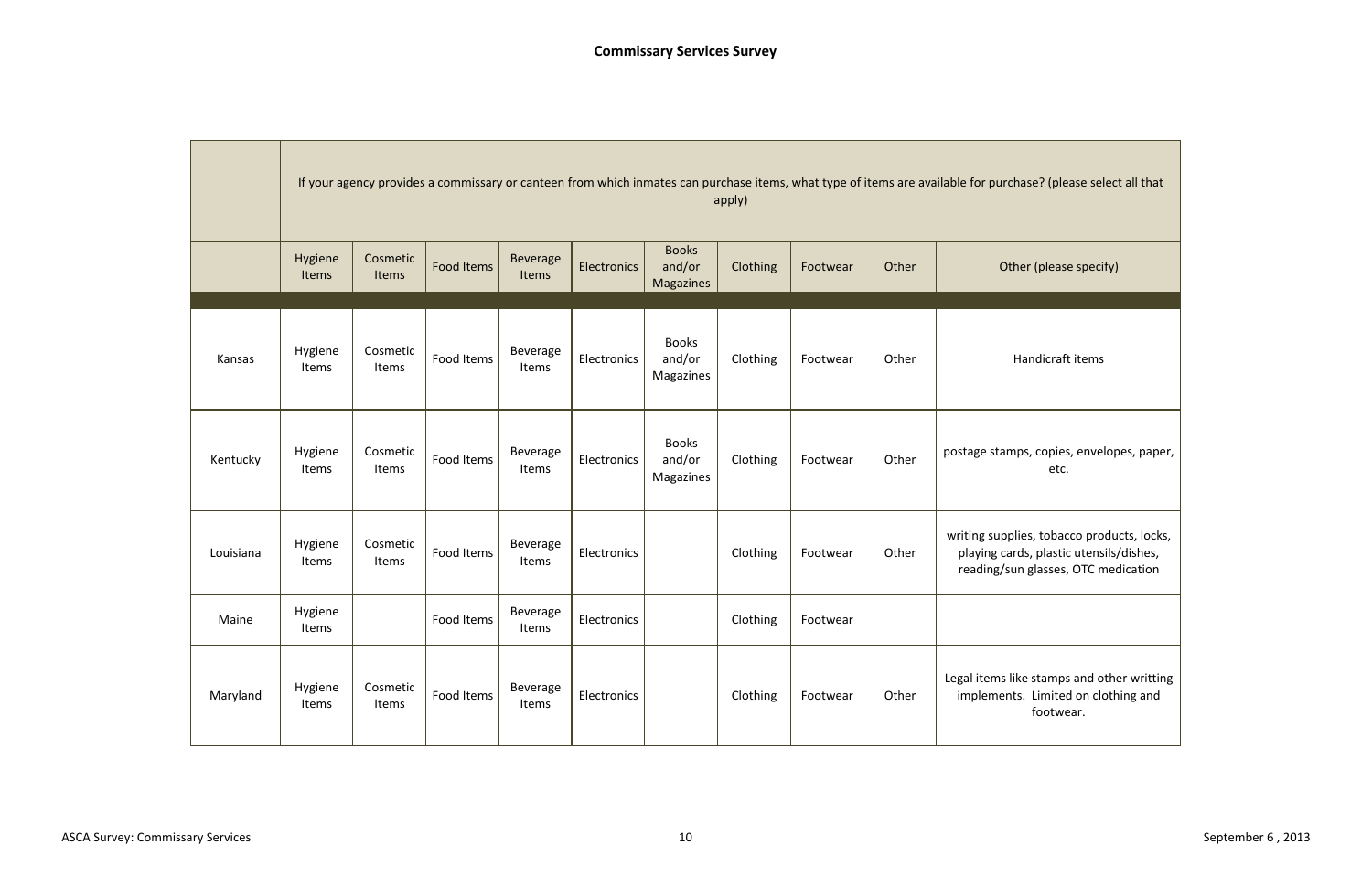|               |                  | If your agency provides a commissary or canteen from which inmates can purchase items, what type of items are available for purchase? (plea<br>apply) |                   |                          |                    |                                     |          |          |       |                                                                     |  |  |  |  |
|---------------|------------------|-------------------------------------------------------------------------------------------------------------------------------------------------------|-------------------|--------------------------|--------------------|-------------------------------------|----------|----------|-------|---------------------------------------------------------------------|--|--|--|--|
|               | Hygiene<br>Items | Cosmetic<br>Items                                                                                                                                     | <b>Food Items</b> | <b>Beverage</b><br>Items | <b>Electronics</b> | <b>Books</b><br>and/or<br>Magazines | Clothing | Footwear | Other | Other (please                                                       |  |  |  |  |
|               |                  |                                                                                                                                                       |                   |                          |                    |                                     |          |          |       |                                                                     |  |  |  |  |
| Massachusetts | Hygiene<br>Items | Cosmetic<br>Items                                                                                                                                     | Food Items        | Beverage<br>Items        | Electronics        |                                     | Clothing | Footwear | Other | Music                                                               |  |  |  |  |
| Minnesota     | Hygiene<br>Items | Cosmetic<br>Items                                                                                                                                     | Food Items        | Beverage<br>Items        | Electronics        |                                     | Clothing | Footwear |       |                                                                     |  |  |  |  |
| Mississippi   | Hygiene<br>Items | Cosmetic<br>Items                                                                                                                                     | Food Items        | Beverage<br>Items        | Electronics        |                                     | Clothing | Footwear |       |                                                                     |  |  |  |  |
| Missouri      | Hygiene<br>Items | Cosmetic<br>Items                                                                                                                                     | Food Items        | Beverage<br>Items        | Electronics        |                                     | Clothing | Footwear |       |                                                                     |  |  |  |  |
| Montana       | Hygiene<br>Items | Cosmetic<br>Items                                                                                                                                     | Food Items        | Beverage<br>Items        |                    |                                     | Clothing | Footwear | Other | Hobby Items Reli                                                    |  |  |  |  |
| New York      | Hygiene<br>Items | Cosmetic<br>Items                                                                                                                                     | Food Items        | Beverage<br>Items        |                    |                                     |          |          | Other | Clothing - knit caps or<br>shower shoes only. Hot<br>padlocks, stam |  |  |  |  |

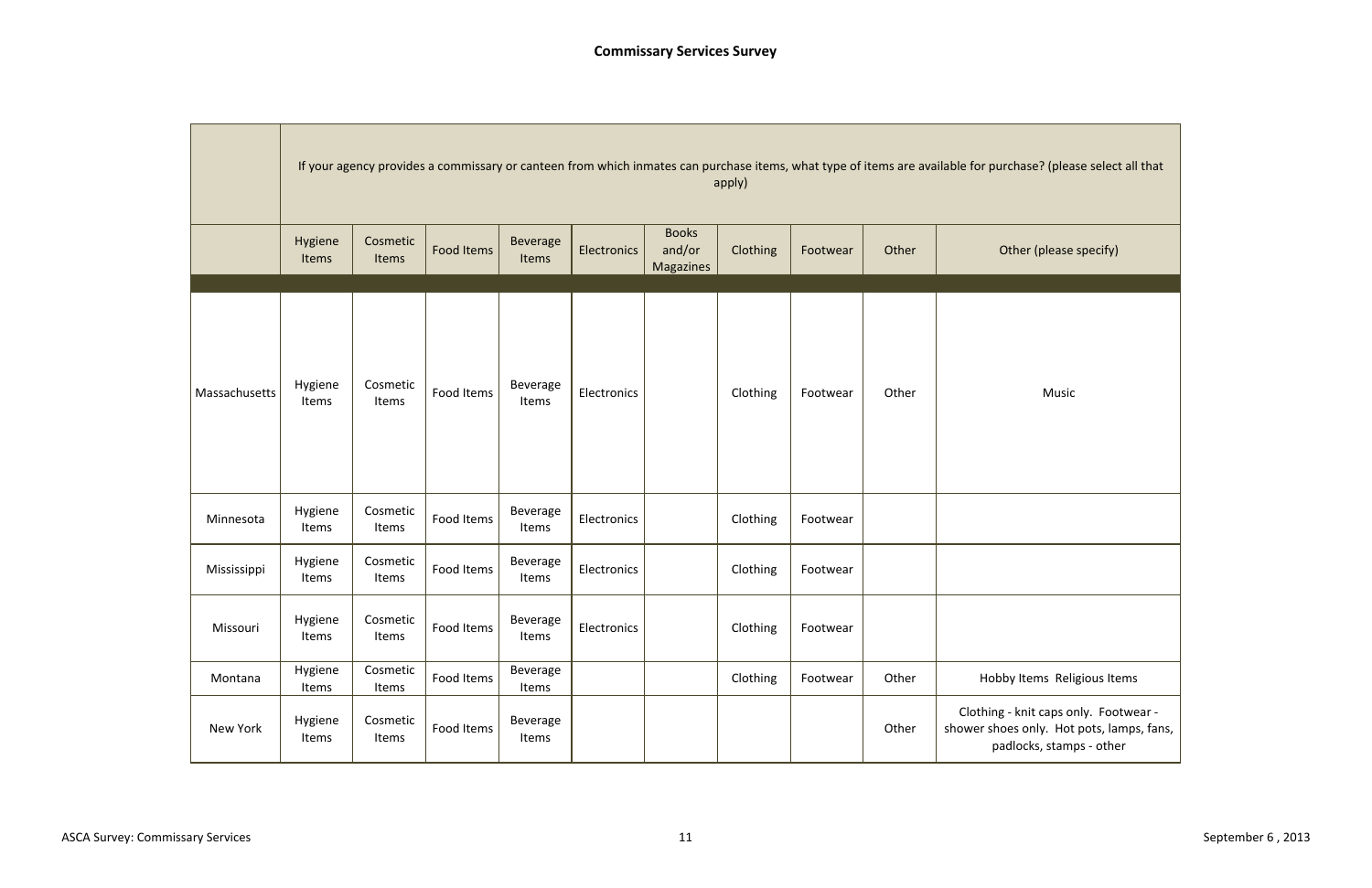tems (including postage stamps, cards, writing instruments), OTC sehold Items (e.g., pillows, wash angars, eating utensils, cups, andry Items, Recreational Items , handballs, playing cards, ecker sets, puzzle books, craft materials).

Items Clothing Cards, items Cards, items and the postage of  $g$ doms, debit phone time

|                |                  |                   | If your agency provides a commissary or canteen from which inmates can purchase items, what type of items are available for pur |                          |             |                                     | apply)   |          |       |                                                                                                  |
|----------------|------------------|-------------------|---------------------------------------------------------------------------------------------------------------------------------|--------------------------|-------------|-------------------------------------|----------|----------|-------|--------------------------------------------------------------------------------------------------|
|                | Hygiene<br>Items | Cosmetic<br>Items | <b>Food Items</b>                                                                                                               | <b>Beverage</b><br>Items | Electronics | <b>Books</b><br>and/or<br>Magazines | Clothing | Footwear | Other | $\circ$                                                                                          |
| North Carolina | Hygiene<br>Items | Cosmetic<br>Items | Food Items                                                                                                                      | Beverage<br>Items        | Electronics |                                     |          | Footwear |       | OTC Med<br>Glasses, Re<br>club sales,<br>Phone time,<br>Stationary<br>A                          |
| Ohio           | Hygiene<br>Items | Cosmetic<br>Items | Food Items                                                                                                                      | Beverage<br>Items        | Electronics |                                     | Clothing | Footwear | Other | Stationery It<br>envelopes, c<br>Meds, House<br>cloths, ha<br>bowls), Lau<br>(e.g.,<br>chess/che |
| Oregon         | Hygiene<br>Items | Cosmetic<br>Items | Food Items                                                                                                                      | Beverage<br>Items        | Electronics | <b>Books</b><br>and/or<br>Magazines | Clothing | Footwear |       |                                                                                                  |
| Philadelphia   | Hygiene<br>Items | Cosmetic<br>Items | Food Items                                                                                                                      | Beverage<br>Items        |             |                                     | Clothing | Footwear | Other | postage, la<br>cond                                                                              |

rchase? (please select all that

# Other (please specify)

dications, Batteries, Reading deligious Items, Inmate Service , Religious donations, Inmate , Work release/programs items, y items, Postage, Wrist Watch, Miscellaneous items.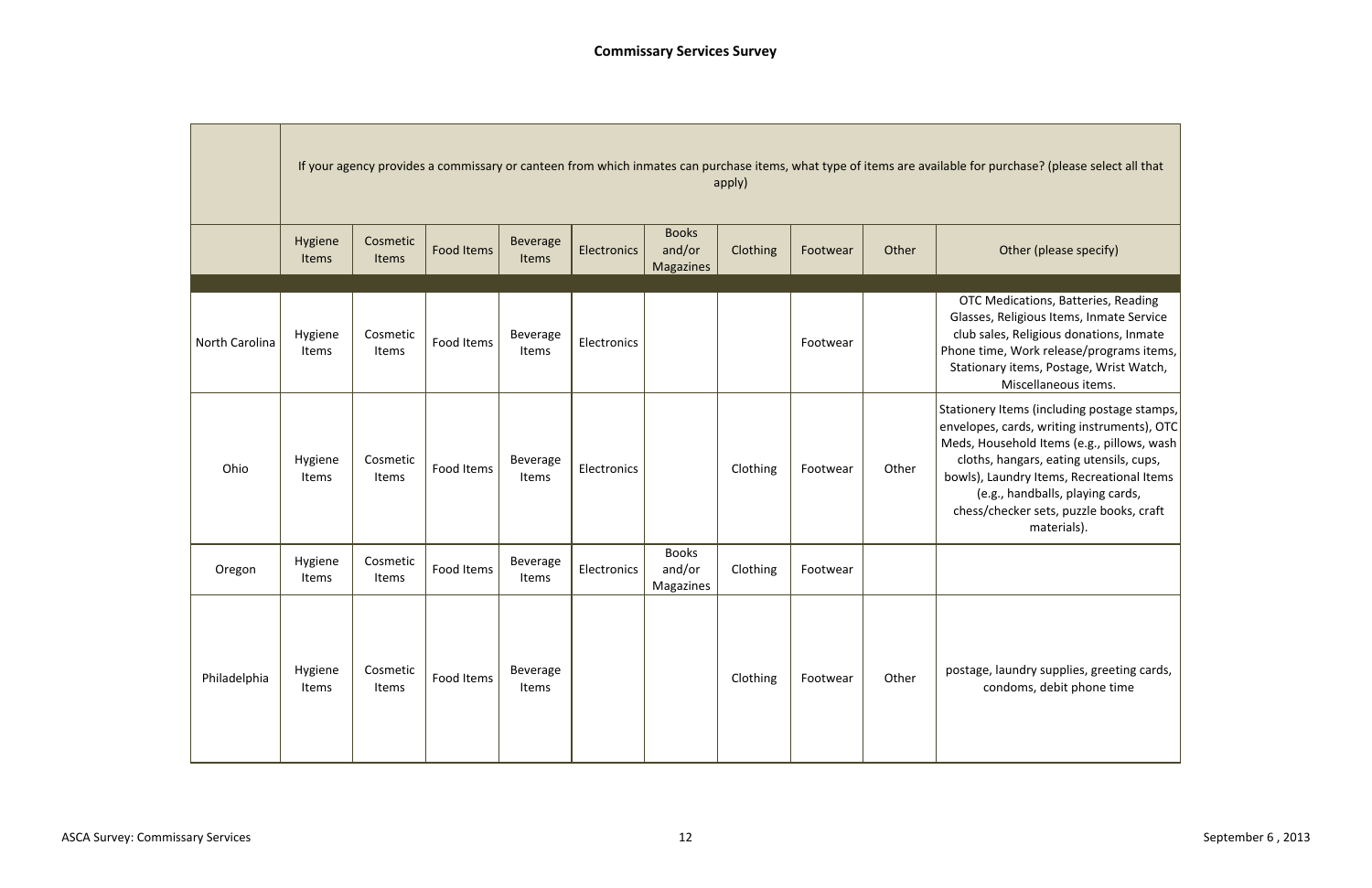|                |                  | If your agency provides a commissary or canteen from which inmates can purchase items, what type of items are available for pur<br>apply) |                   |                          |             |                                     |          |          |       |              |  |  |  |
|----------------|------------------|-------------------------------------------------------------------------------------------------------------------------------------------|-------------------|--------------------------|-------------|-------------------------------------|----------|----------|-------|--------------|--|--|--|
|                | Hygiene<br>Items | Cosmetic<br>Items                                                                                                                         | <b>Food Items</b> | <b>Beverage</b><br>Items | Electronics | <b>Books</b><br>and/or<br>Magazines | Clothing | Footwear | Other | $\mathsf{C}$ |  |  |  |
|                |                  |                                                                                                                                           |                   |                          |             |                                     |          |          |       |              |  |  |  |
| Rhode Island   | Hygiene<br>Items | Cosmetic<br>Items                                                                                                                         | Food Items        | Beverage<br>Items        | Electronics |                                     | Clothing | Footwear |       |              |  |  |  |
| South Carolina | Hygiene<br>Items | Cosmetic<br>Items                                                                                                                         | Food Items        | Beverage<br>Items        | Electronics |                                     | Clothing | Footwear | Other | The Cantee   |  |  |  |
| Tennessee      | Hygiene<br>Items | Cosmetic<br>Items                                                                                                                         | Food Items        | Beverage<br>Items        |             |                                     |          |          |       |              |  |  |  |
| Texas          | Hygiene<br>Items | Cosmetic<br>Items                                                                                                                         | Food Items        | Beverage<br>Items        | Electronics |                                     | Clothing | Footwear |       |              |  |  |  |
| Utah           |                  |                                                                                                                                           |                   |                          |             |                                     |          |          | Other | Utah Co      |  |  |  |
| Vermont        | Hygiene<br>Items | Cosmetic<br>Items                                                                                                                         | Food Items        | Beverage<br>Items        | Electronics |                                     | Clothing | Footwear |       |              |  |  |  |
| Virginia       | Hygiene<br>Items | Cosmetic<br>Items                                                                                                                         | Food Items        | Beverage<br>Items        | Electronics |                                     | Clothing | Footwear | Other | Games,       |  |  |  |



(reading lights)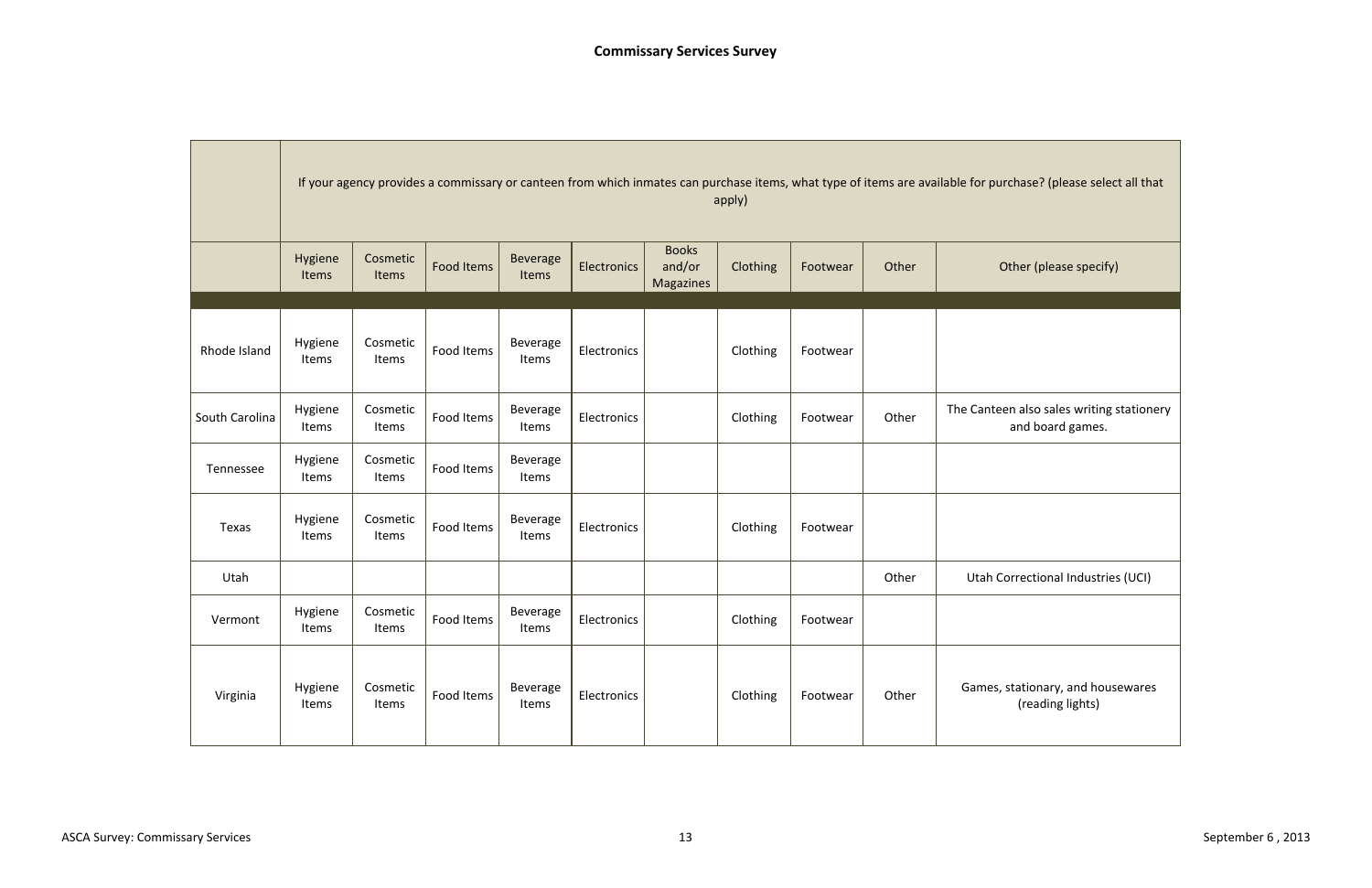

|               |                  | If your agency provides a commissary or canteen from which inmates can purchase items, what type of items are available for pur<br>apply) |            |                   |                    |                                            |          |          |       |  |  |  |  |
|---------------|------------------|-------------------------------------------------------------------------------------------------------------------------------------------|------------|-------------------|--------------------|--------------------------------------------|----------|----------|-------|--|--|--|--|
|               | Hygiene<br>Items | Cosmetic<br>Items                                                                                                                         | Food Items | Beverage<br>Items | <b>Electronics</b> | <b>Books</b><br>and/or<br><b>Magazines</b> | Clothing | Footwear | Other |  |  |  |  |
| West Virginia | Hygiene<br>Items | Cosmetic<br>Items                                                                                                                         | Food Items | Beverage<br>Items | Electronics        | <b>Books</b><br>and/or<br>Magazines        | Clothing | Footwear |       |  |  |  |  |
| Wisconsin     | Hygiene<br>Items | Cosmetic<br>Items                                                                                                                         | Food Items | Beverage<br>Items |                    |                                            |          |          |       |  |  |  |  |
| Wyoming       | Hygiene<br>Items | Cosmetic<br>Items                                                                                                                         | Food Items | Beverage<br>Items | Electronics        |                                            | Clothing | Footwear |       |  |  |  |  |
| 35 Responses  | 34               | 33                                                                                                                                        | 34         | 34                | 29                 | 5                                          | 30       | 31       | 18    |  |  |  |  |

**The Committee Committee Committee**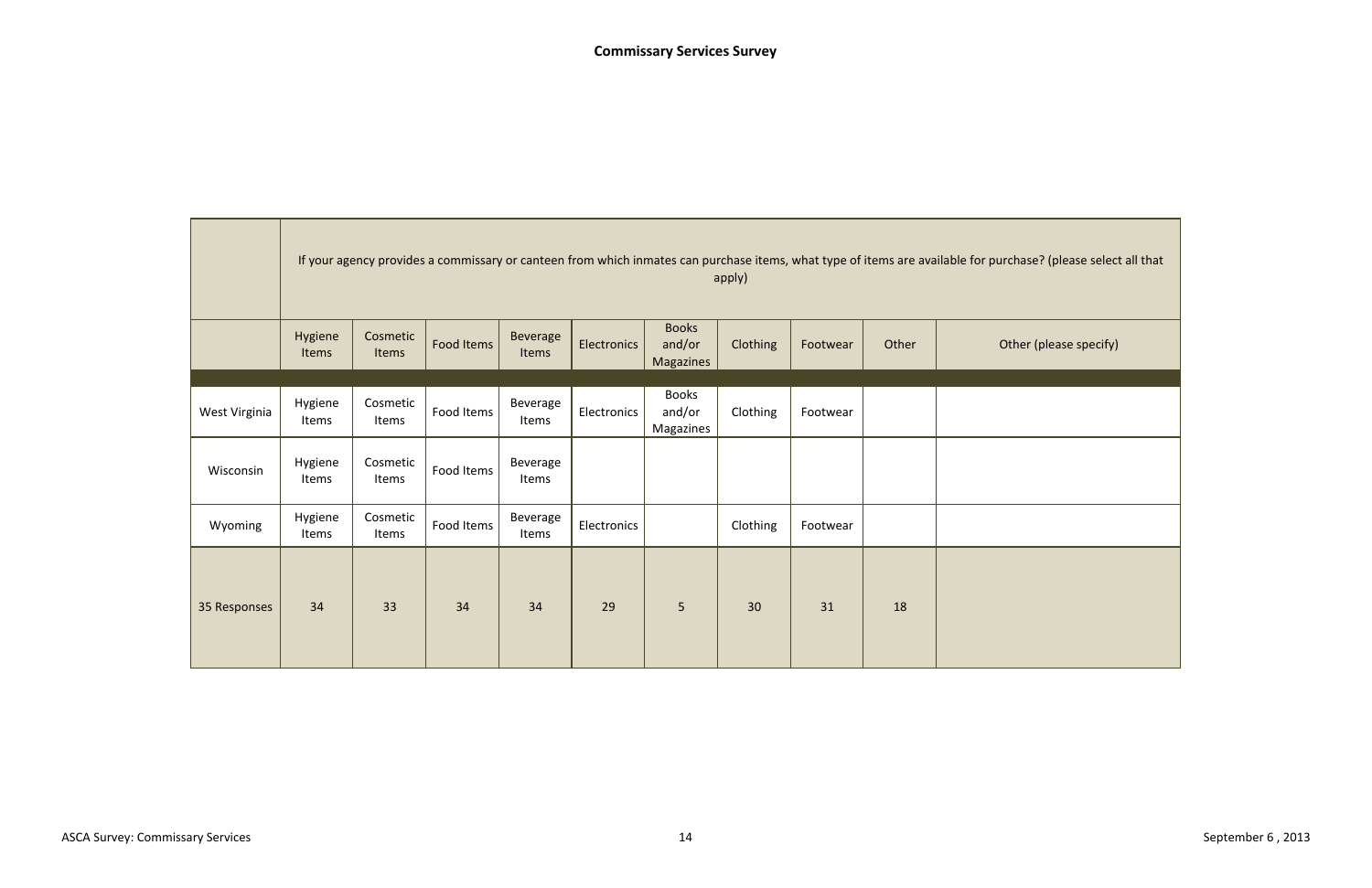|          | If your agency provides a commissary or<br>canteen, is the service run by the agency or<br>contracted to a private company? |                        |          | Does your agency have a standard markup for items sold<br>in the commissary?                                      | Please provide information about the dollar amount of<br>commissary or canteen sales during the last completed fiscal year<br>for your agency or company providing commissary service: |                                                 |                                                         |  |
|----------|-----------------------------------------------------------------------------------------------------------------------------|------------------------|----------|-------------------------------------------------------------------------------------------------------------------|----------------------------------------------------------------------------------------------------------------------------------------------------------------------------------------|-------------------------------------------------|---------------------------------------------------------|--|
|          | Response                                                                                                                    | Other (please specify) | Response | If your agency has a standard mark up,<br>what is the mark-up percentage?                                         | <b>Gross commissary</b><br>sales                                                                                                                                                       | Net profit from<br>commissary sales             | Agency profit or<br>commission from<br>commissary sales |  |
| Alabama  | Run by the<br>agency                                                                                                        |                        | Yes      | 75% for most products                                                                                             | \$25,997,542.00                                                                                                                                                                        | Not calculated                                  | Not calculated                                          |  |
| Arizona  | Contracted to a<br>private company                                                                                          |                        | No       | Negotiated prices at start of contract<br>followed by price increases justified by<br>manufacturer cost increases | \$36,616,140.61                                                                                                                                                                        | not released to ADOC<br>by commissary<br>vendor | \$5,382,961.01                                          |  |
| Arkansas | Run by the<br>agency                                                                                                        |                        | Yes      | 50% markup on food items; 40% markup on<br>healthy food items & 40% markup on non-<br>food items.                 | \$9,968,447.30                                                                                                                                                                         | \$3,987,378.92                                  | average commission<br>40%                               |  |
| Colorado | Run by the<br>agency                                                                                                        |                        | Yes      | 26%                                                                                                               | \$16,267,557.00                                                                                                                                                                        | \$3,165,599.00                                  | N/A                                                     |  |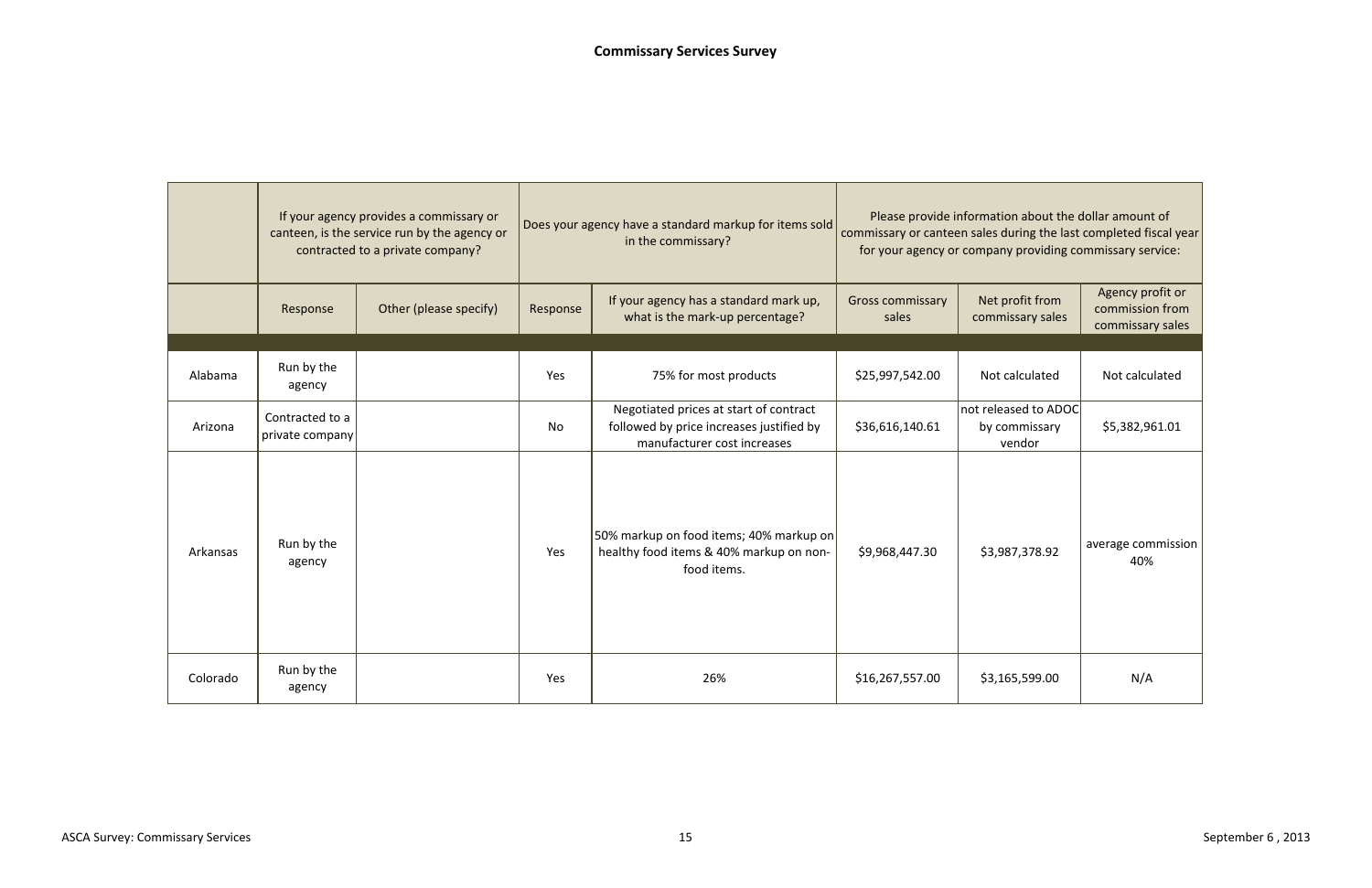|             | If your agency provides a commissary or<br>canteen, is the service run by the agency or<br>contracted to a private company? |                        |          | Does your agency have a standard markup for items sold<br>in the commissary? | Please provide information about the dollar amount of<br>commissary or canteen sales during the last completed fiscal year<br>for your agency or company providing commissary service: |                                     |                                                         |  |
|-------------|-----------------------------------------------------------------------------------------------------------------------------|------------------------|----------|------------------------------------------------------------------------------|----------------------------------------------------------------------------------------------------------------------------------------------------------------------------------------|-------------------------------------|---------------------------------------------------------|--|
|             | Response                                                                                                                    | Other (please specify) | Response | If your agency has a standard mark up,<br>what is the mark-up percentage?    | <b>Gross commissary</b><br>sales                                                                                                                                                       | Net profit from<br>commissary sales | Agency profit or<br>commission from<br>commissary sales |  |
| Connecticut | Run by the<br>agency                                                                                                        |                        | Yes      | 30%                                                                          | \$15.7 million                                                                                                                                                                         | \$680 thousand                      | \$680 thousand                                          |  |
| <b>FBOP</b> | Run by the<br>agency                                                                                                        |                        | Yes      | 30%                                                                          | 259.3 million                                                                                                                                                                          | 7.9 million                         | 7.9 million                                             |  |
| Georgia     | Run by the<br>agency                                                                                                        |                        | No       |                                                                              | \$29.8M                                                                                                                                                                                |                                     |                                                         |  |
| Hawaii      | Run by the<br>agency                                                                                                        |                        | Yes      | 35%                                                                          | \$1,457,625.00                                                                                                                                                                         | \$206,012.00                        | \$206,012.00                                            |  |
| Indiana     | Run by the<br>agency                                                                                                        |                        | No       |                                                                              | \$21,284,912.00                                                                                                                                                                        |                                     | \$2,189,357.00                                          |  |
| lowa        | Run by the<br>agency                                                                                                        |                        | Yes      | 30%                                                                          | \$4.9 million                                                                                                                                                                          | \$0.5 million                       | None                                                    |  |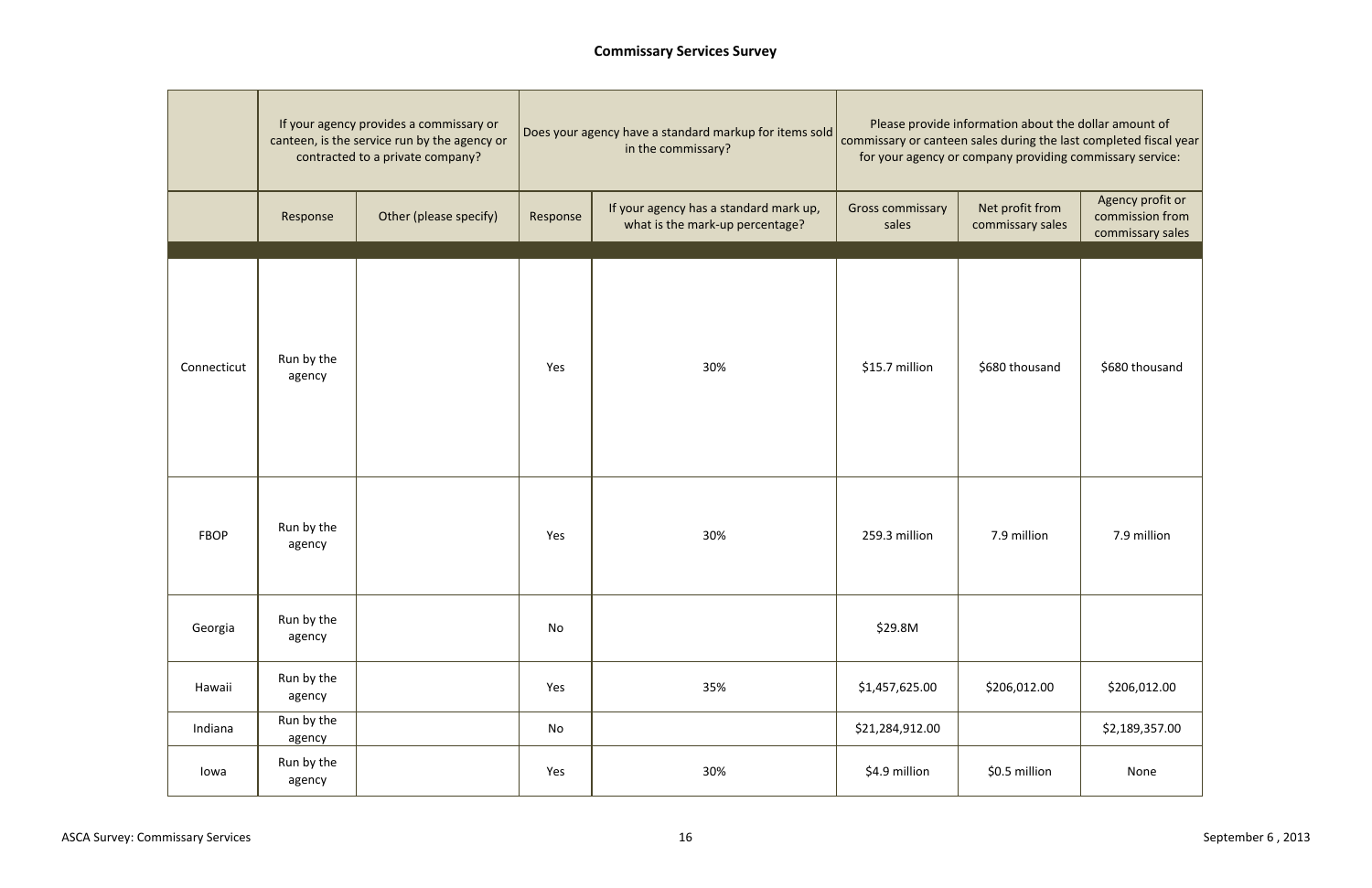|           | If your agency provides a commissary or<br>canteen, is the service run by the agency or<br>contracted to a private company? |                                                                                                                                                                  |          | Does your agency have a standard markup for items sold<br>in the commissary?                              | Please provide information about the dollar amount of<br>commissary or canteen sales during the last completed fiscal year<br>for your agency or company providing commissary service: |                                              |                                                         |  |
|-----------|-----------------------------------------------------------------------------------------------------------------------------|------------------------------------------------------------------------------------------------------------------------------------------------------------------|----------|-----------------------------------------------------------------------------------------------------------|----------------------------------------------------------------------------------------------------------------------------------------------------------------------------------------|----------------------------------------------|---------------------------------------------------------|--|
|           | Response                                                                                                                    | Other (please specify)                                                                                                                                           | Response | If your agency has a standard mark up,<br>what is the mark-up percentage?                                 | <b>Gross commissary</b><br>sales                                                                                                                                                       | Net profit from<br>commissary sales          | Agency profit or<br>commission from<br>commissary sales |  |
|           |                                                                                                                             |                                                                                                                                                                  |          |                                                                                                           |                                                                                                                                                                                        |                                              |                                                         |  |
| Kansas    | Run by the<br>agency                                                                                                        | However, Contract<br>partnership startup is<br>November/December 2013.                                                                                           | No       | Pricing is approved by DOC and contract<br>vendor                                                         | \$6,944,949.32                                                                                                                                                                         | \$1,084,370.67                               | \$1,084,370.67                                          |  |
| Kentucky  | Other                                                                                                                       | 11/12 canteens are<br>operated by various private<br>contractors, 1/12 canteens is<br>run by the agency.                                                         | No       |                                                                                                           | <b>Commissions not</b><br>gross sales are<br>recorded from the<br>private contractors,<br>this number is not<br>available.                                                             | \$62,000 after inmate<br>benefits were paid. |                                                         |  |
| Louisiana | Run by the<br>agency                                                                                                        | Run by the Divison of Prison<br>Enterprises through the<br>Louisiana Dept. of Public<br>Safety and Corrections.                                                  |          | 17.5% Regular Canteen Items, 15% Personal<br>Property and Tobacco, 20% Sandwiches,<br>25% Meat            | \$10,091,176.00                                                                                                                                                                        | \$514,302.00                                 | \$514,302.00                                            |  |
| Maine     | Contracted to a<br>private company                                                                                          |                                                                                                                                                                  | Yes      | 16% to 18 %                                                                                               | \$1,682,759.12                                                                                                                                                                         | N/A                                          | \$276,375.88                                            |  |
| Maryland  | Other                                                                                                                       | We are currently<br>transittioning to a private<br>contractor (Keefe) from our<br>self-run operation. The<br>transition will be completed<br>by the end of 2013. | Yes      | Standard mark up @ 15%. Some personal<br>hygiene items for the indigent population<br>are priced at cost. | \$1,935,149.00                                                                                                                                                                         | \$2,071,903.00                               | \$1,944,250.00                                          |  |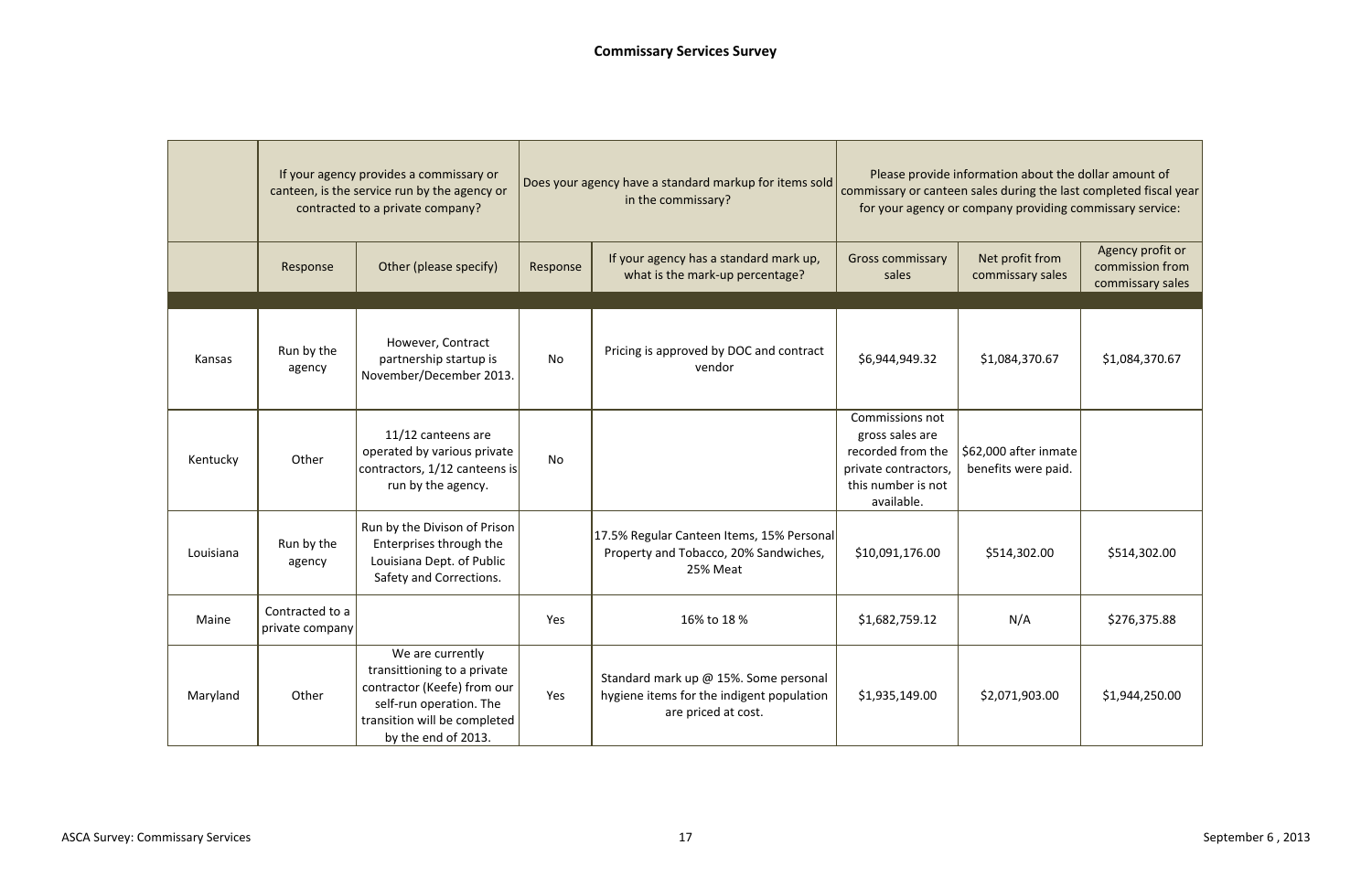|               | If your agency provides a commissary or<br>canteen, is the service run by the agency or<br>contracted to a private company? |                        |          | Does your agency have a standard markup for items sold<br>in the commissary?                                            | Please provide information about the dollar amount of<br>commissary or canteen sales during the last completed fiscal year<br>for your agency or company providing commissary service: |                                                                                 |                                                                                                   |  |
|---------------|-----------------------------------------------------------------------------------------------------------------------------|------------------------|----------|-------------------------------------------------------------------------------------------------------------------------|----------------------------------------------------------------------------------------------------------------------------------------------------------------------------------------|---------------------------------------------------------------------------------|---------------------------------------------------------------------------------------------------|--|
|               | Response                                                                                                                    | Other (please specify) | Response | If your agency has a standard mark up,<br>what is the mark-up percentage?                                               | <b>Gross commissary</b><br>sales                                                                                                                                                       | Net profit from<br>commissary sales                                             | Agency profit or<br>commission from<br>commissary sales                                           |  |
| Massachusetts | Contracted to a<br>private company                                                                                          |                        | No       | Initial prices were negotiated, price<br>increases are allowed once per year and<br>must be approved by the department. |                                                                                                                                                                                        | approx 1.8 million<br>annually.                                                 | 14.95% commissary,<br>16% clothing, 13%<br>appliances & a<br>commission of 0.13<br>per song sold. |  |
| Minnesota     | Run by the<br>agency                                                                                                        |                        | Yes      | 33% on average                                                                                                          | \$9,969,684.00                                                                                                                                                                         | \$1,488,635 (before<br>any overhead<br>expenses)                                |                                                                                                   |  |
| Mississippi   | Contracted to a<br>private company                                                                                          |                        | No       |                                                                                                                         | \$7,163,539.00                                                                                                                                                                         |                                                                                 | \$1,864,880.00                                                                                    |  |
| Missouri      | Run by the<br>agency                                                                                                        |                        | Yes      | Items at \$100 or more have a 20% markup;<br>items less than \$100 have a 40% markup.                                   | \$28,823,465.01                                                                                                                                                                        | Gross sales less cost<br>of goods sold (Gross<br>$Income$ ) -<br>\$7,430,008.59 | Net Income(Loss) -<br>\$1,612,389.80                                                              |  |
| Montana       | Run by the<br>agency                                                                                                        |                        | Yes      | 13% profit margin                                                                                                       | \$2,200,000.00                                                                                                                                                                         | \$400,000.00                                                                    | \$125,000.00                                                                                      |  |
| New York      | Run by the<br>agency                                                                                                        |                        | Yes      | Personal Hygiene and other non-food items<br>sold at 5% mark up.                                                        | \$30,541,538.29                                                                                                                                                                        | \$274,330.20                                                                    | None                                                                                              |  |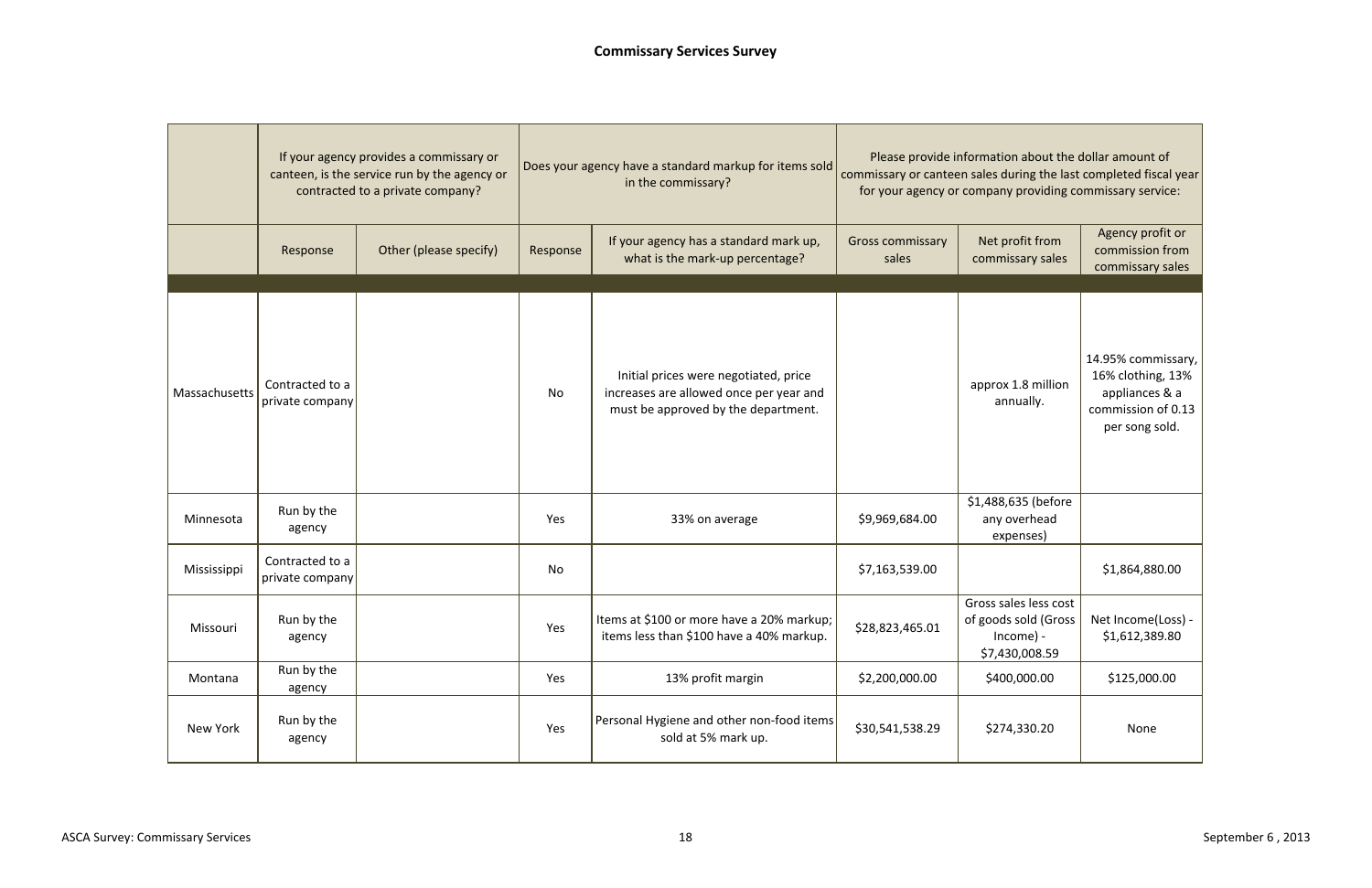|                | If your agency provides a commissary or<br>canteen, is the service run by the agency or<br>contracted to a private company? |                                                                                                                                                                                                                                                                                     |                                                                                       | Does your agency have a standard markup for items sold<br>in the commissary? | Please provide information about the dollar amount of<br>commissary or canteen sales during the last completed fiscal year<br>for your agency or company providing commissary service: |                                     |                                                         |  |
|----------------|-----------------------------------------------------------------------------------------------------------------------------|-------------------------------------------------------------------------------------------------------------------------------------------------------------------------------------------------------------------------------------------------------------------------------------|---------------------------------------------------------------------------------------|------------------------------------------------------------------------------|----------------------------------------------------------------------------------------------------------------------------------------------------------------------------------------|-------------------------------------|---------------------------------------------------------|--|
|                | Response                                                                                                                    | Other (please specify)                                                                                                                                                                                                                                                              | If your agency has a standard mark up,<br>Response<br>what is the mark-up percentage? |                                                                              | <b>Gross commissary</b><br>sales                                                                                                                                                       | Net profit from<br>commissary sales | Agency profit or<br>commission from<br>commissary sales |  |
| North Carolina | Run by the<br>agency                                                                                                        |                                                                                                                                                                                                                                                                                     | Yes                                                                                   | 18% on select category of items                                              | \$32,057,273.00                                                                                                                                                                        | \$2,691,435.00                      | \$2,691,435.00                                          |  |
| Ohio           | Other                                                                                                                       | Each institution, whether<br>state-run or privately-<br>administered, provides its<br>own Commissary<br>operations, but all<br>Commissaries use an agency-<br>wide computerized system<br>to manage sales to the<br>inmates.                                                        | Yes                                                                                   | 7% for dental hygiene, postage, & OTC<br>meds; 23% for all other items       | \$36 M                                                                                                                                                                                 | \$2.6 <sub>M</sub>                  | \$2.6 <sub>M</sub>                                      |  |
| Oregon         | Run by the<br>agency                                                                                                        |                                                                                                                                                                                                                                                                                     | No                                                                                    |                                                                              | 14 million                                                                                                                                                                             | 1 million                           | 1 million                                               |  |
| Philadelphia   | Other                                                                                                                       | We provide commissary<br>services to the inmate<br>population via a contract<br>with a commissary services<br>vendor. They have an on-site<br>office, making scheduled<br>deliveries to our facilities<br>throughout the week<br>originating from their<br>warehouse in New Jersey. | No                                                                                    |                                                                              | \$8,841,781.00                                                                                                                                                                         | \$1,785,595.00                      | Annual commission<br>on sales is 25%                    |  |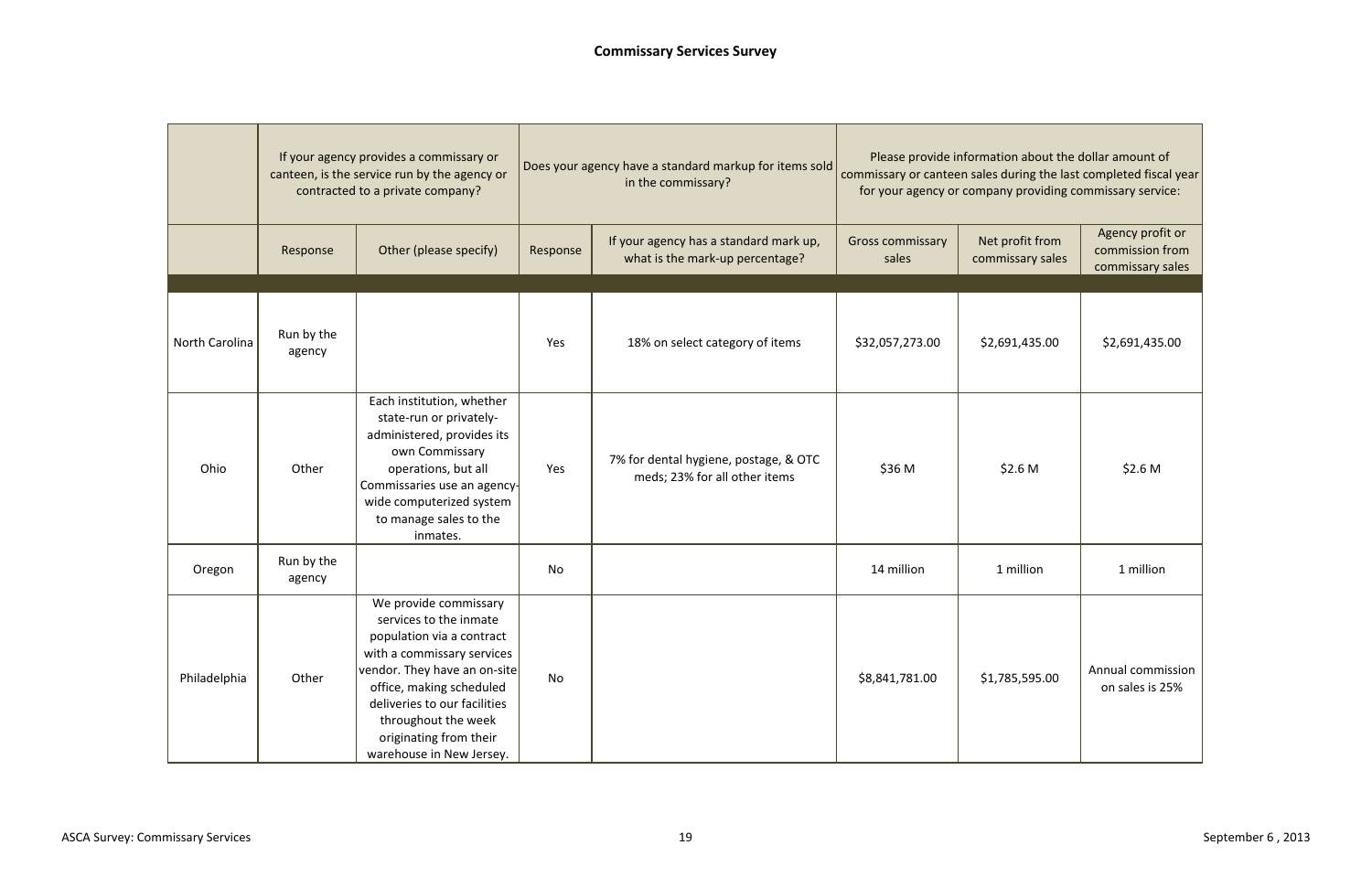|                | If your agency provides a commissary or<br>canteen, is the service run by the agency or<br>contracted to a private company? |                        |          | Does your agency have a standard markup for items sold<br>in the commissary?                                               | Please provide information about the dollar amount of<br>commissary or canteen sales during the last completed fiscal year<br>for your agency or company providing commissary service: |                                     |                                                         |  |
|----------------|-----------------------------------------------------------------------------------------------------------------------------|------------------------|----------|----------------------------------------------------------------------------------------------------------------------------|----------------------------------------------------------------------------------------------------------------------------------------------------------------------------------------|-------------------------------------|---------------------------------------------------------|--|
|                | Response                                                                                                                    | Other (please specify) | Response | If your agency has a standard mark up,<br><b>Gross commissary</b><br>what is the mark-up percentage?                       |                                                                                                                                                                                        | Net profit from<br>commissary sales | Agency profit or<br>commission from<br>commissary sales |  |
|                |                                                                                                                             |                        |          |                                                                                                                            |                                                                                                                                                                                        |                                     |                                                         |  |
| Rhode Island   | Contracted to a<br>private company                                                                                          |                        | No       |                                                                                                                            | \$3.2 million                                                                                                                                                                          |                                     | \$349,245.00                                            |  |
| South Carolina | Run by the<br>agency                                                                                                        |                        | Yes      | Cost plus 35% mark-up and 8% sales tax.                                                                                    | \$15,239,462.00                                                                                                                                                                        | \$1,959,858.00                      | \$1,959,858.00                                          |  |
| Tennessee      | Run by the<br>agency                                                                                                        |                        | Yes      | 15% for all items except Stamps and Soft<br>Drinks (No mark up on Stamps, Soft Drinks<br>have a fixed price set by policy) | \$9,132,485.00                                                                                                                                                                         | \$27,100.00                         | \$27,100.00                                             |  |
| Texas          | Run by the<br>agency                                                                                                        |                        | No       |                                                                                                                            | \$102,341,900.00                                                                                                                                                                       | \$11,279,498.00                     | \$11,279,498.00                                         |  |
| Utah           | Other                                                                                                                       | UCI                    | No       |                                                                                                                            | N/A                                                                                                                                                                                    | N/A                                 | N/A                                                     |  |
| Vermont        | Contracted to a<br>private company                                                                                          |                        | Yes      | We have a 32% comission rate on most<br>goods                                                                              | \$1,315,000.00                                                                                                                                                                         |                                     | \$406,000.00                                            |  |
| Virginia       | Contracted to a<br>private company                                                                                          |                        | No       | We get a commission of 9% on gross sales.                                                                                  | \$26 million dollars                                                                                                                                                                   | \$2.1 million                       | Same as above \$2.1<br>million.                         |  |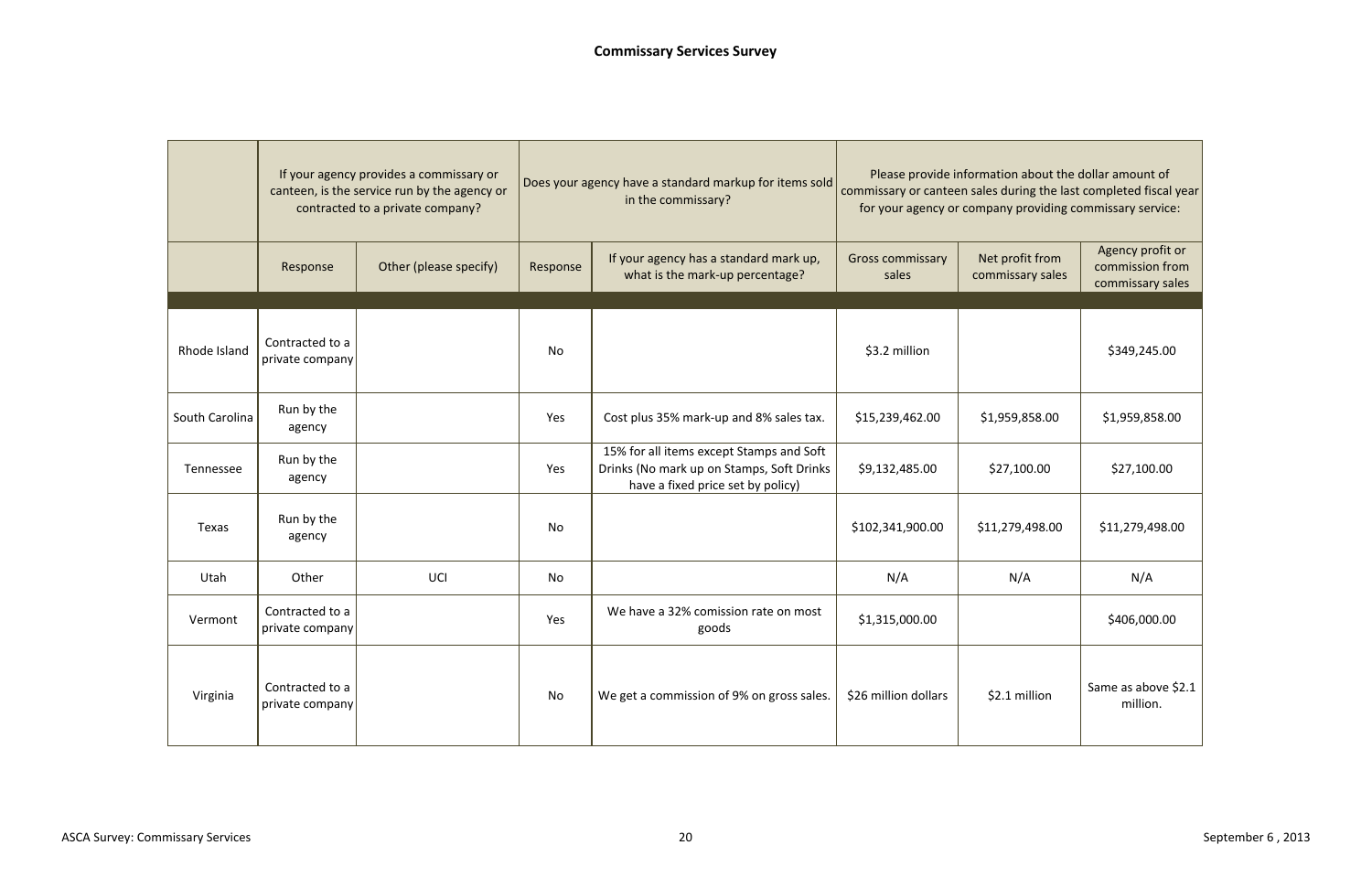|               | If your agency provides a commissary or<br>canteen, is the service run by the agency or<br>contracted to a private company? |                                                                               |                                                                                       | Does your agency have a standard markup for items sold<br>in the commissary? | Please provide information about the dollar amount of<br>commissary or canteen sales during the last completed fiscal year<br>for your agency or company providing commissary service: |                                     |                                                         |  |
|---------------|-----------------------------------------------------------------------------------------------------------------------------|-------------------------------------------------------------------------------|---------------------------------------------------------------------------------------|------------------------------------------------------------------------------|----------------------------------------------------------------------------------------------------------------------------------------------------------------------------------------|-------------------------------------|---------------------------------------------------------|--|
|               | Response                                                                                                                    | Other (please specify)                                                        | If your agency has a standard mark up,<br>Response<br>what is the mark-up percentage? |                                                                              | <b>Gross commissary</b><br>sales                                                                                                                                                       | Net profit from<br>commissary sales | Agency profit or<br>commission from<br>commissary sales |  |
|               |                                                                                                                             |                                                                               |                                                                                       |                                                                              |                                                                                                                                                                                        |                                     |                                                         |  |
| West Virginia | Contracted to a<br>private company                                                                                          |                                                                               | No                                                                                    |                                                                              | \$4,772,978.00                                                                                                                                                                         | \$4,772,978.00                      | 414,351 (9%<br>commission)                              |  |
| Wisconsin     | Other                                                                                                                       | Some institutions have a<br>private vendor and some<br>have in-house canteen. | Yes                                                                                   | 10%                                                                          | \$14,047,200.00                                                                                                                                                                        |                                     | \$901,700.00                                            |  |
| Wyoming       | Run by the<br>agency                                                                                                        |                                                                               | Yes                                                                                   | 20 and 30 percent markup on select items                                     |                                                                                                                                                                                        |                                     |                                                         |  |
|               | Run by Agency-<br>21                                                                                                        |                                                                               | $Yes - 20$                                                                            |                                                                              |                                                                                                                                                                                        |                                     |                                                         |  |
| 35 Responses  | Contracted - 8                                                                                                              |                                                                               | No - 14                                                                               |                                                                              |                                                                                                                                                                                        |                                     |                                                         |  |
|               | Other - 6                                                                                                                   |                                                                               |                                                                                       |                                                                              |                                                                                                                                                                                        |                                     |                                                         |  |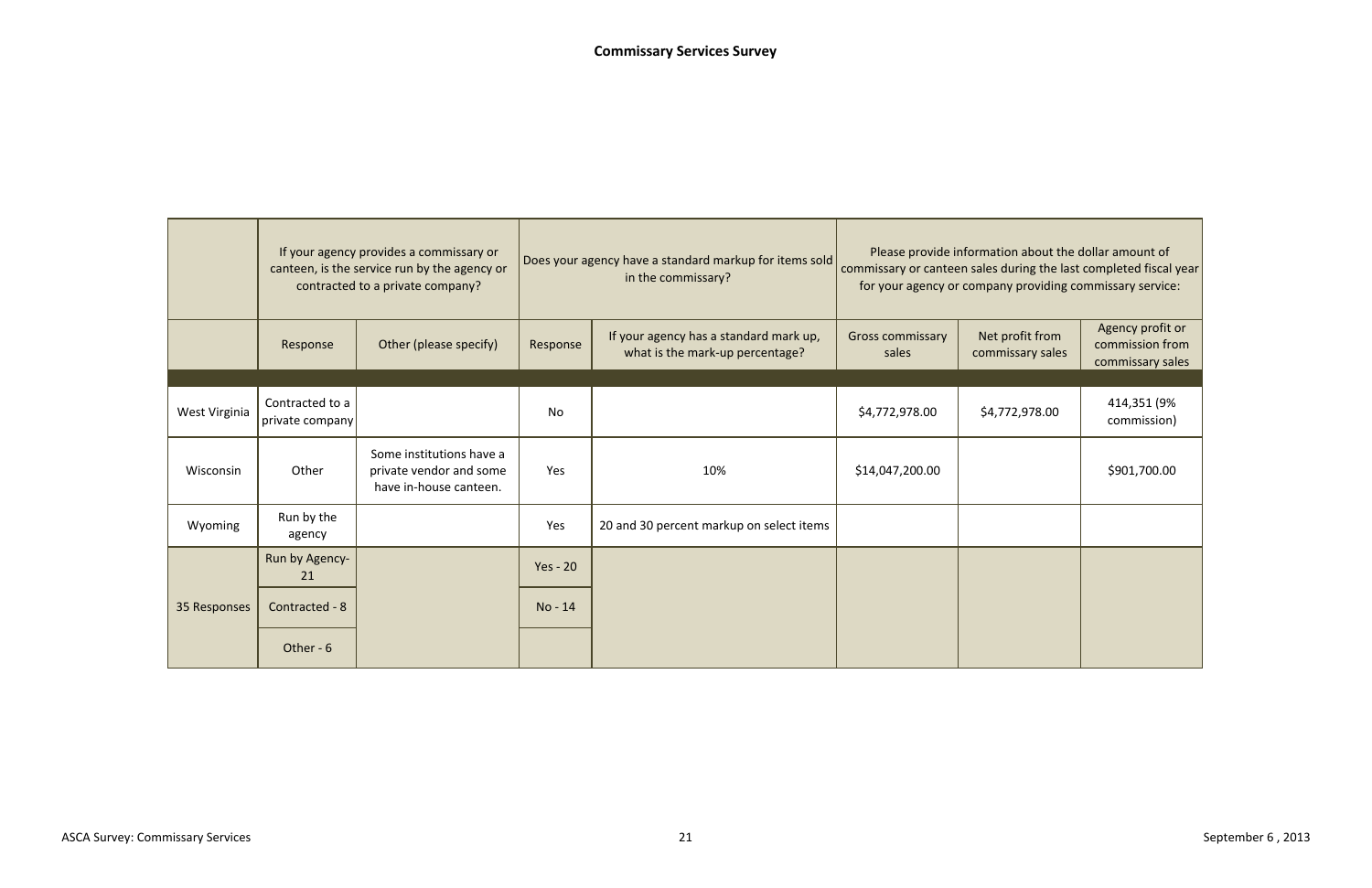|          |                        |                      | How does your agency use the profits or commissions from commissary sales? (please select all | that apply) | Please provide any other information about your inmate<br>commissary or canteen operations that may be helpful.                                                                                                                                                                                                                                                                                                                                                                                  |                                                                                                                                                                                    |
|----------|------------------------|----------------------|-----------------------------------------------------------------------------------------------|-------------|--------------------------------------------------------------------------------------------------------------------------------------------------------------------------------------------------------------------------------------------------------------------------------------------------------------------------------------------------------------------------------------------------------------------------------------------------------------------------------------------------|------------------------------------------------------------------------------------------------------------------------------------------------------------------------------------|
|          | General<br>budget fund | Inmate<br>recreation | Inmate<br>programs                                                                            | Other       | Other (please specify)/Comment:                                                                                                                                                                                                                                                                                                                                                                                                                                                                  | <b>Open-Ended Response</b>                                                                                                                                                         |
|          |                        |                      |                                                                                               |             |                                                                                                                                                                                                                                                                                                                                                                                                                                                                                                  |                                                                                                                                                                                    |
| Alabama  | General<br>budget fund | Inmate<br>recreation | Inmate<br>programs                                                                            | Other       | Inmate welfare; maintenance and repair                                                                                                                                                                                                                                                                                                                                                                                                                                                           | N/A                                                                                                                                                                                |
| Arizona  | General<br>budget fund | Inmate<br>recreation | Inmate<br>programs                                                                            |             |                                                                                                                                                                                                                                                                                                                                                                                                                                                                                                  |                                                                                                                                                                                    |
| Arkansas |                        | Inmate<br>recreation |                                                                                               | Other       | Through regulation and past usage of<br>proceeds of the inmate welfare fund,<br>expenditures shall be limited to items of<br>mutual benefit for all inmates and<br>operating expenses of the account required<br>to support inmate commissary operations.<br>Repairs or maintenance resulting from<br>deliberate destruction or damage caused by<br>inmates may be paid from the Inmate<br>Welfare Fund after proper investigation<br>and approval of investigative findings by<br>the Director. |                                                                                                                                                                                    |
| Colorado |                        | Inmate<br>recreation | Inmate<br>programs                                                                            |             |                                                                                                                                                                                                                                                                                                                                                                                                                                                                                                  | Colorado Correctional Industries Canteen Services uses 60<br>offenders to fill approximately 62,000 orders, per month.<br>Teaching them skills in warehousing and good work ethic. |

| rmation about your inmate<br>ations that may be helpful.   |
|------------------------------------------------------------|
| Response                                                   |
|                                                            |
| Д                                                          |
|                                                            |
|                                                            |
| ies Canteen Services uses 60                               |
| y 62,000 orders, per month.<br>ousing and good work ethic. |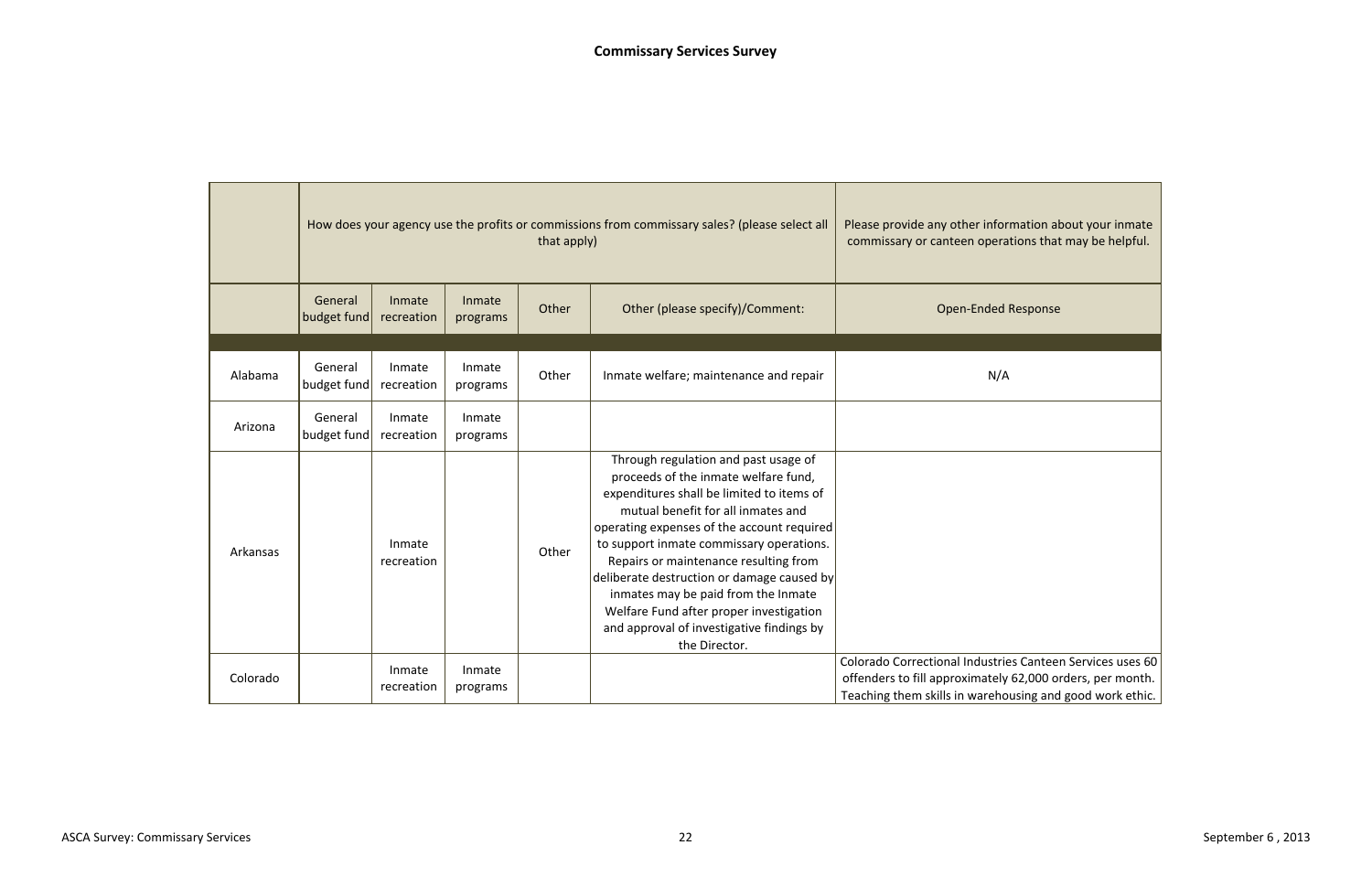|             |                        |                      | How does your agency use the profits or commissions from commissary sales? (please select all | Please provide any other information al<br>commissary or canteen operations that |                                                                                                                                                                                                                                                                                                                                                                                                                                                                                                                                       |                                                                                                                                                                                                                                                                                                                                                                                                                                                                                                                          |
|-------------|------------------------|----------------------|-----------------------------------------------------------------------------------------------|----------------------------------------------------------------------------------|---------------------------------------------------------------------------------------------------------------------------------------------------------------------------------------------------------------------------------------------------------------------------------------------------------------------------------------------------------------------------------------------------------------------------------------------------------------------------------------------------------------------------------------|--------------------------------------------------------------------------------------------------------------------------------------------------------------------------------------------------------------------------------------------------------------------------------------------------------------------------------------------------------------------------------------------------------------------------------------------------------------------------------------------------------------------------|
|             | General<br>budget fund | Inmate<br>recreation | Inmate<br>programs                                                                            | Other                                                                            | Other (please specify)/Comment:                                                                                                                                                                                                                                                                                                                                                                                                                                                                                                       | <b>Open-Ended Response</b>                                                                                                                                                                                                                                                                                                                                                                                                                                                                                               |
| Connecticut |                        | Inmate<br>recreation |                                                                                               | Other                                                                            | Net Commissary profits are used to<br>upgrade/repair/replace Commissary and<br>Inmate Banking equipment (delivery trucks,<br>fork lifts, etc) physical plant (shelving,<br>flooring, etc) and IT Systems. Excess funds<br>are transferred to the Correctional General<br>Welfare Fund which is used for the benefit<br>of inmates by purchasing goods and<br>services that exceed those required for the<br>basic care and custody of inmates. The fund<br>are normally be used to expand services<br>which benefit the most inmates. | The CT DOC Commissary operates thr<br>Warehouses. Each warehouse services a<br>CT DOC system of 15 Correctional F<br>warehouse is staffed by a Commissary<br>oversees the warehouse and the distric<br>one Commissary Lead Operator an<br>Commissary Operators. Inmate labor is<br>pack orders. Commissary Operators m<br>individual facilities and conduct distribut<br>CT DOC Commissary processed over 5<br>Commissary sales generated approximat<br>in state sales tax which was remitt<br>Department of Revenue Ser |
| <b>FBOP</b> |                        | Inmate<br>recreation | Inmate<br>programs                                                                            | Other                                                                            | Profits from commissary sales also cover<br>commissary staff salaries, inmate salaries,<br>and commissary renovations.                                                                                                                                                                                                                                                                                                                                                                                                                |                                                                                                                                                                                                                                                                                                                                                                                                                                                                                                                          |
| Georgia     |                        | Inmate<br>recreation | Inmate<br>programs                                                                            |                                                                                  |                                                                                                                                                                                                                                                                                                                                                                                                                                                                                                                                       | Georgia is currently preparing a Reques<br>its commissary services. Expected relea<br>Sept., 2013. Current contract expire                                                                                                                                                                                                                                                                                                                                                                                               |
| Hawaii      |                        |                      |                                                                                               | Other                                                                            | We are a self funding agency that has too<br>make money in order to keep operating on<br>a yearly basis.                                                                                                                                                                                                                                                                                                                                                                                                                              |                                                                                                                                                                                                                                                                                                                                                                                                                                                                                                                          |
| Indiana     |                        | Inmate<br>recreation | Inmate<br>programs                                                                            |                                                                                  |                                                                                                                                                                                                                                                                                                                                                                                                                                                                                                                                       | The commissary operation provides 17                                                                                                                                                                                                                                                                                                                                                                                                                                                                                     |
| lowa        |                        |                      | Inmate<br>programs                                                                            |                                                                                  |                                                                                                                                                                                                                                                                                                                                                                                                                                                                                                                                       |                                                                                                                                                                                                                                                                                                                                                                                                                                                                                                                          |

mation about your inmate ations that may be helpful.

erates three Commissary e services a district w/in the ectional Facilities. Each ommissary Manager that the district and by at least perator and numerous te labor is used to pick and perators make deliveries to t distribution. In SFY 13  $\,$  the  $|$ sed over 556,166 orders.  $p$ proximately \$369 thousand vas remitted to the CT venue Services.

ga Request For Proposal for ected release date mid/late act expires 02/28/2014.

rovides 175 offender jobs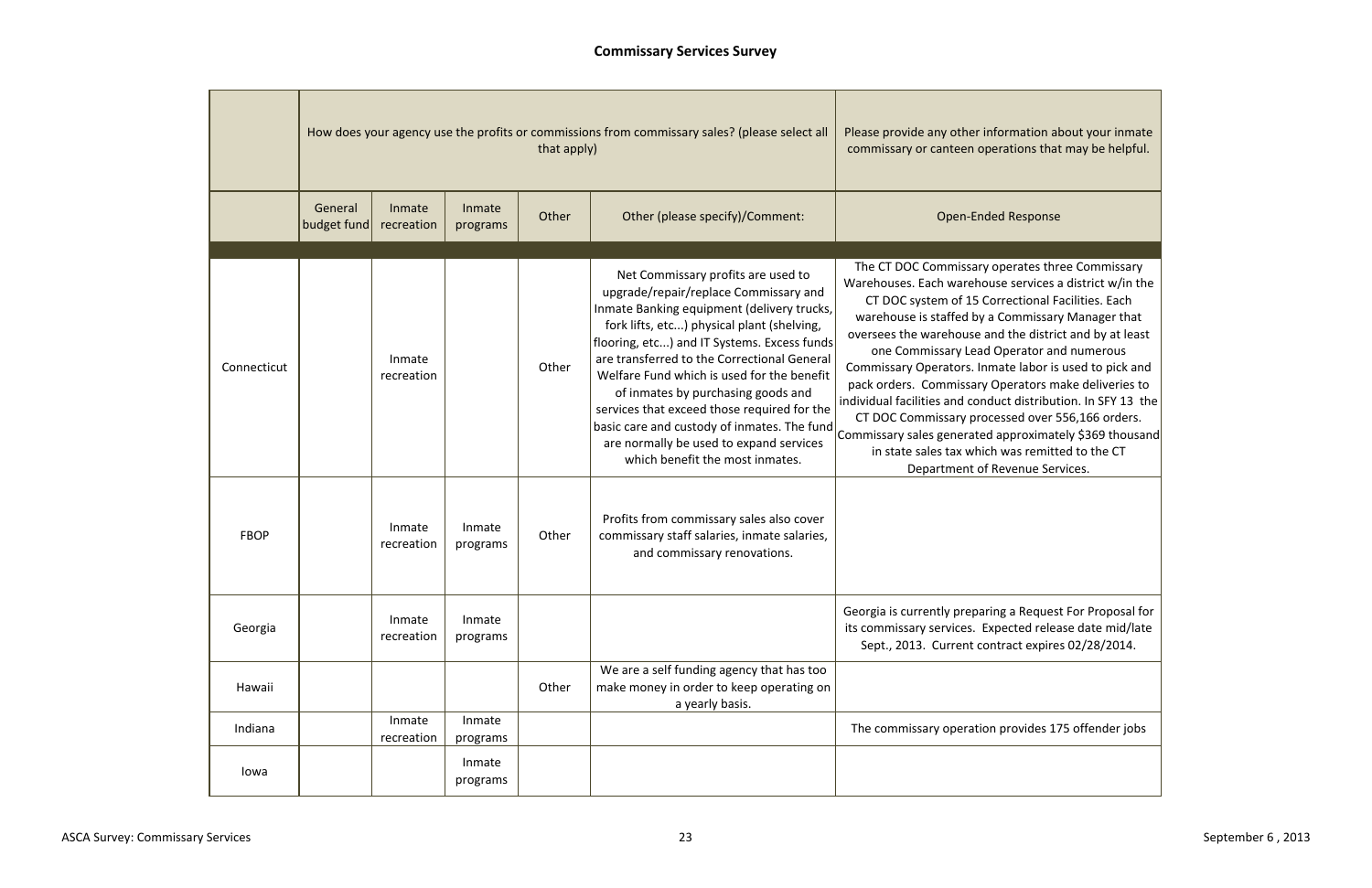|           | How does your agency use the profits or commissions from commissary sales? (please select all | Please provide any other infor<br>commissary or canteen opera |                    |       |                                                                                                                                                                                                                         |                                                                                                                                                               |
|-----------|-----------------------------------------------------------------------------------------------|---------------------------------------------------------------|--------------------|-------|-------------------------------------------------------------------------------------------------------------------------------------------------------------------------------------------------------------------------|---------------------------------------------------------------------------------------------------------------------------------------------------------------|
|           | General<br>budget fund                                                                        | Inmate<br>recreation                                          | Inmate<br>programs | Other | Other (please specify)/Comment:                                                                                                                                                                                         | Open-Ended                                                                                                                                                    |
|           |                                                                                               |                                                               |                    |       |                                                                                                                                                                                                                         |                                                                                                                                                               |
| Kansas    |                                                                                               | Inmate<br>recreation                                          | Inmate<br>programs | Other | Operating expenses for Canteen/Package<br>Program Expenses.<br>Construction/renovation projects that are<br>accessible to and direct benefit for<br>offenders in the custody or under<br>supervision of the Department. | For additional information<br>Program feel free to contact k<br>at 913-727-3235<br>brad.jurgensen(                                                            |
| Kentucky  |                                                                                               | Inmate<br>recreation                                          | Inmate<br>programs | Other | Chapel, gym, recreation equipiment.<br>education, law library, etc.                                                                                                                                                     | Kentucky Department of Corr<br>selection of a single state wi<br>canteens in order to standar<br>commis:                                                      |
| Louisiana |                                                                                               |                                                               |                    | Other | All profits go back into the overall Division<br>of Prison Enterprises to help maintain all<br>aspects of operations including: -new<br>equipment, -maintaining exisiting<br>equipment, -incentive wages                |                                                                                                                                                               |
| Maine     |                                                                                               | Inmate<br>recreation                                          | Inmate<br>programs |       |                                                                                                                                                                                                                         | Maine uses Kiosks for prisoner<br>order fr                                                                                                                    |
| Maryland  |                                                                                               | Inmate<br>recreation                                          | Inmate<br>programs |       | We are using money derived from<br>commisary operations exclusively for<br>inmate needs under a fund called Inmate<br>Welfare Gund (IWF).                                                                               | Our contract is revenue genrat<br>diem based on the total aver<br>times the calendar days of<br>dollar/cent rate. The contract<br>on capped pricing controlle |

rmation about your inmate ations that may be helpful.

### Response

of the Canteen/Package KCI Director Brad Jurgensen 5 ext. 57550 or @doc.ks.gov.

rections is in the process of vide contractor to operate dize products, pricing, and sions.

mand resident population to rom.

Iting in that we receive a per rage daily population (ADP) f the month times a fixed tor generates revenue based  $|$ ed via CPI-U index yearly.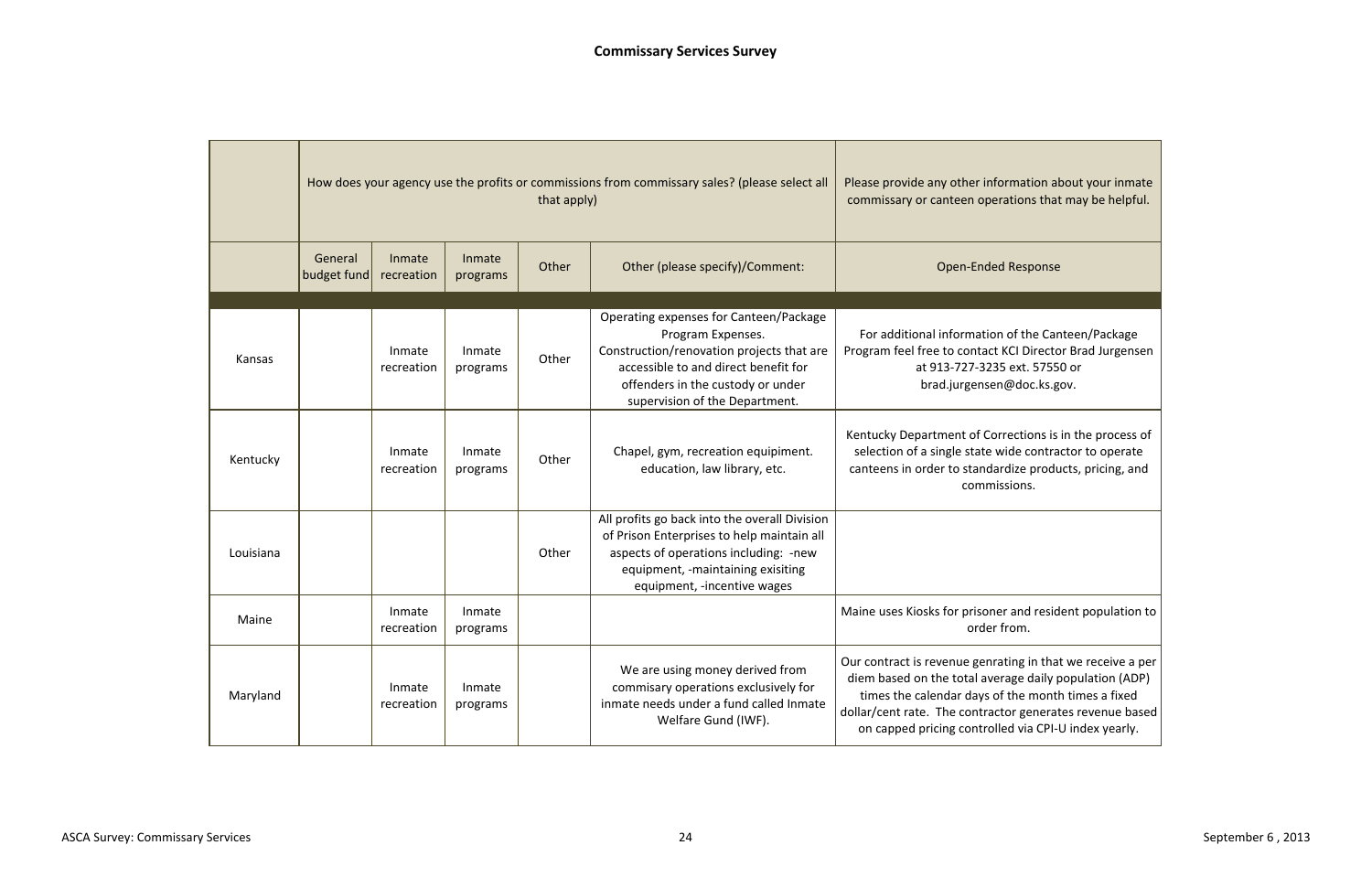|                            |                        | How does your agency use the profits or commissions from commissary sales? (please select all | Please provide any other infor<br>commissary or canteen opera |       |                                                                                                                                                                                                                                                                                                                                                                                                                                                                                                                                                                                                                          |                                                                                                                                                                                                     |
|----------------------------|------------------------|-----------------------------------------------------------------------------------------------|---------------------------------------------------------------|-------|--------------------------------------------------------------------------------------------------------------------------------------------------------------------------------------------------------------------------------------------------------------------------------------------------------------------------------------------------------------------------------------------------------------------------------------------------------------------------------------------------------------------------------------------------------------------------------------------------------------------------|-----------------------------------------------------------------------------------------------------------------------------------------------------------------------------------------------------|
|                            | General<br>budget fund | Inmate<br>recreation                                                                          | Inmate<br>programs                                            | Other | Other (please specify)/Comment:                                                                                                                                                                                                                                                                                                                                                                                                                                                                                                                                                                                          | Open-Ended                                                                                                                                                                                          |
| Massachusetts<br>Minnesota |                        | Inmate<br>recreation                                                                          | Inmate<br>programs<br>Inmate<br>programs                      | Other | Funds are credited to the Inmate Benefit<br>Account which can be used as follows:<br>Expenditures of such funds shall benefit the<br>general inmate population or be for any<br>goods or services determined by the<br>Commissioner to be necessary to maintain<br>and/or enhance the delivery of services to<br>inmates. Awarding funds to special inmate<br>interest groups, clubs, and associations<br>shall normally not be permitted unless<br>justification can be substantiated by the<br>Superintendent.<br>Funds remain with MINNCOR Industries<br>and are distributed to inmate programs<br>through the agency | We are in process of havir<br>commission rate was 18% for<br>was dropped to 14.95% to of<br>install. The install is being acc<br>Once the kiosk install cost is c<br>will revert to 18% (or we will |
| Mississippi                |                        |                                                                                               | Inmate<br>programs                                            |       |                                                                                                                                                                                                                                                                                                                                                                                                                                                                                                                                                                                                                          |                                                                                                                                                                                                     |
| Missouri                   |                        | Inmate<br>recreation                                                                          | Inmate<br>programs                                            | Other | Missouri State Statute mandates profits be<br>utilized for education, religion or recreation<br>for offenders.                                                                                                                                                                                                                                                                                                                                                                                                                                                                                                           |                                                                                                                                                                                                     |
| Montana                    |                        | Inmate<br>recreation                                                                          | Inmate<br>programs                                            |       |                                                                                                                                                                                                                                                                                                                                                                                                                                                                                                                                                                                                                          | We sell to approximately 2,40<br>male and fema                                                                                                                                                      |
| New York                   |                        |                                                                                               |                                                               | Other | Each facility maintains a commissary fund.<br>Profits are kept in the fund to maintain<br>commissary operation.                                                                                                                                                                                                                                                                                                                                                                                                                                                                                                          |                                                                                                                                                                                                     |

rmation about your inmate ations that may be helpful.

### Response

ing Kiosks installed, our commissary and the rate offset the cost of the kiosk complished by the vendor. offset our commission rate negotiate lower pricing).

00 inmates. We sell both to ale inmates.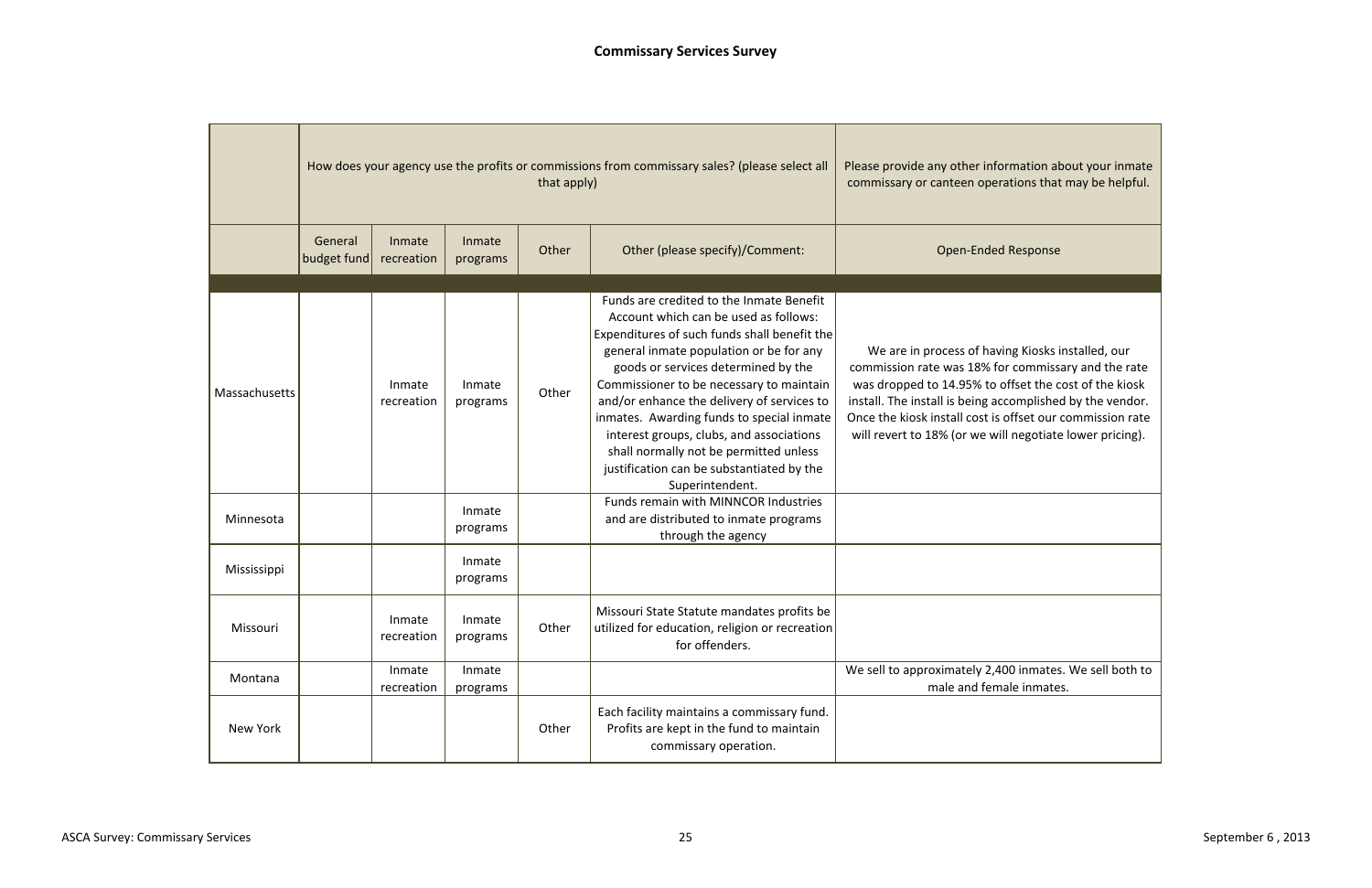|                |                        | How does your agency use the profits or commissions from commissary sales? (please select all | Please provide any other infor<br>commissary or canteen opera |       |                                                                                                                                                                                                     |                                                                                                                                                                                           |
|----------------|------------------------|-----------------------------------------------------------------------------------------------|---------------------------------------------------------------|-------|-----------------------------------------------------------------------------------------------------------------------------------------------------------------------------------------------------|-------------------------------------------------------------------------------------------------------------------------------------------------------------------------------------------|
|                | General<br>budget fund | Inmate<br>recreation                                                                          | Inmate<br>programs                                            | Other | Other (please specify)/Comment:                                                                                                                                                                     | Open-Ended                                                                                                                                                                                |
| North Carolina |                        | Inmate<br>recreation                                                                          | Inmate<br>programs                                            |       |                                                                                                                                                                                                     | Our canteen operations provi<br>management of the inmate po<br>inmates with the intrinsic rev<br>and purchase of                                                                          |
| Ohio           |                        | Inmate<br>recreation                                                                          |                                                               | Other | Net profits are used solely for items<br>benefitting all inmates at the institution,<br>such as law library books & subscriptions,<br>housing unit microwaves and tvs, movie<br>subscriptions, etc. | Purchasing is not centralized;<br>own item selection and purcl<br>also provide "pass-through<br>fundraisers, copier machine de<br>debit cards, and phone time o<br>reported gross sales o |
| Oregon         |                        |                                                                                               | Inmate<br>programs                                            |       |                                                                                                                                                                                                     | 5 warehouse statewide, 14,6<br>and 3 shared                                                                                                                                               |
| Philadelphia   |                        |                                                                                               | Inmate<br>programs                                            |       |                                                                                                                                                                                                     | We awarded our contract for<br>competitve bidding process.<br>month contract with the Ci<br>additional 12 month periods.<br>purchase clothing from the co                                 |

Prmation about your inmate ations that may be helpful.

### d Response

ide a tool for custody in the opulation, and provides our ward of selective shopping f merchandise.

; each Commissary does its chasing. The Commissaries n" sales for inmate group ebit cards, vending machine credits (not included in the or net profit figures).

600 inmates served. 29 staff managers.

r commissary services via a The vendor works on a 12 ity option to renew for  $3$ . Family members can also ommissary via the internet.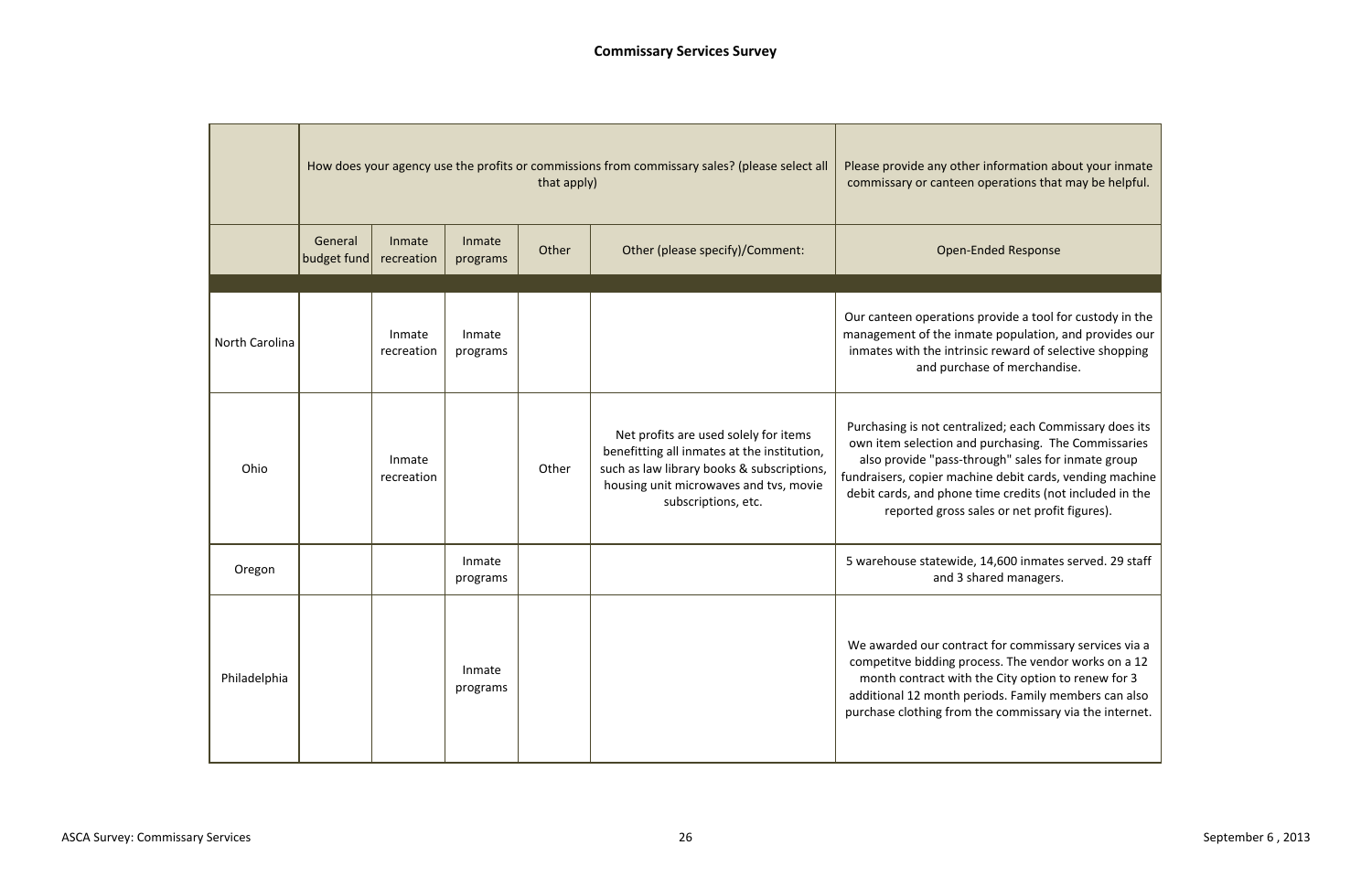|                |                        | How does your agency use the profits or commissions from commissary sales? (please select all | Please provide any other information<br>commissary or canteen operations tl |       |                                                                                                                                                                             |                                                                                                                                                                                                                               |
|----------------|------------------------|-----------------------------------------------------------------------------------------------|-----------------------------------------------------------------------------|-------|-----------------------------------------------------------------------------------------------------------------------------------------------------------------------------|-------------------------------------------------------------------------------------------------------------------------------------------------------------------------------------------------------------------------------|
|                | General<br>budget fund | Inmate<br>recreation                                                                          | Inmate<br>programs                                                          | Other | Other (please specify)/Comment:                                                                                                                                             | <b>Open-Ended Respor</b>                                                                                                                                                                                                      |
| Rhode Island   | General<br>budget fund |                                                                                               |                                                                             |       |                                                                                                                                                                             | The Department does not have a star<br>the wholesale cost. We limit the price<br>can be sold at (not to exceed 25% abo<br>Also, the costs include the delivery<br>inmates within their cell by co                             |
| South Carolina | General<br>budget fund | Inmate<br>recreation                                                                          | Inmate<br>programs                                                          |       |                                                                                                                                                                             | Very well run canteen operation. It i<br>with a single Canteen Manage                                                                                                                                                         |
| Tennessee      | General<br>budget fund |                                                                                               |                                                                             |       |                                                                                                                                                                             | NO Tobacco Sales                                                                                                                                                                                                              |
| Texas          |                        | Inmate<br>recreation                                                                          | Inmate<br>programs                                                          | Other | Commissary proceeds have occasionally<br>been used to reduce the agency's need for<br>additional general revenue funding from<br>the state due to operational requirements. | Our commissaries utilize an AS400 bas<br>sale system that allows the agency t<br>pricing for all sales loca                                                                                                                   |
| Utah           |                        |                                                                                               |                                                                             | Other | UCI                                                                                                                                                                         |                                                                                                                                                                                                                               |
| Vermont        |                        | Inmate<br>recreation                                                                          |                                                                             |       |                                                                                                                                                                             | State wide inmate population of 1<br>commissary limit of \$85 pe                                                                                                                                                              |
| Virginia       |                        | Inmate<br>recreation                                                                          | Inmate<br>programs                                                          | Other | Chaplains wages, family bus program                                                                                                                                         | When you privatize, your prices will in<br>because you are shifting the cost from<br>user. This will cause some unrest, an<br>after a time, inmates will get used t<br>smooth. You will probably save about<br>you privatize. |

rmation about your inmate ations that may be helpful.

### Response

ve a standard mark-up from the price that products that 125% above market pricing). delivery of product to the ell by company staff.

tion. It is inmate-operated, Manager/Employee.

S400 based bar code point of agency to centrally control ales locations.

 $\sin$  of 1600 and a weekly f \$85 per person.

 $\overline{e}$ s will increase by about 30%  $\cosh$  from the taxpayer to the  $\big\vert$ nrest, and letters. However, et used to it, thing will run ve about \$2million dollars if atize.